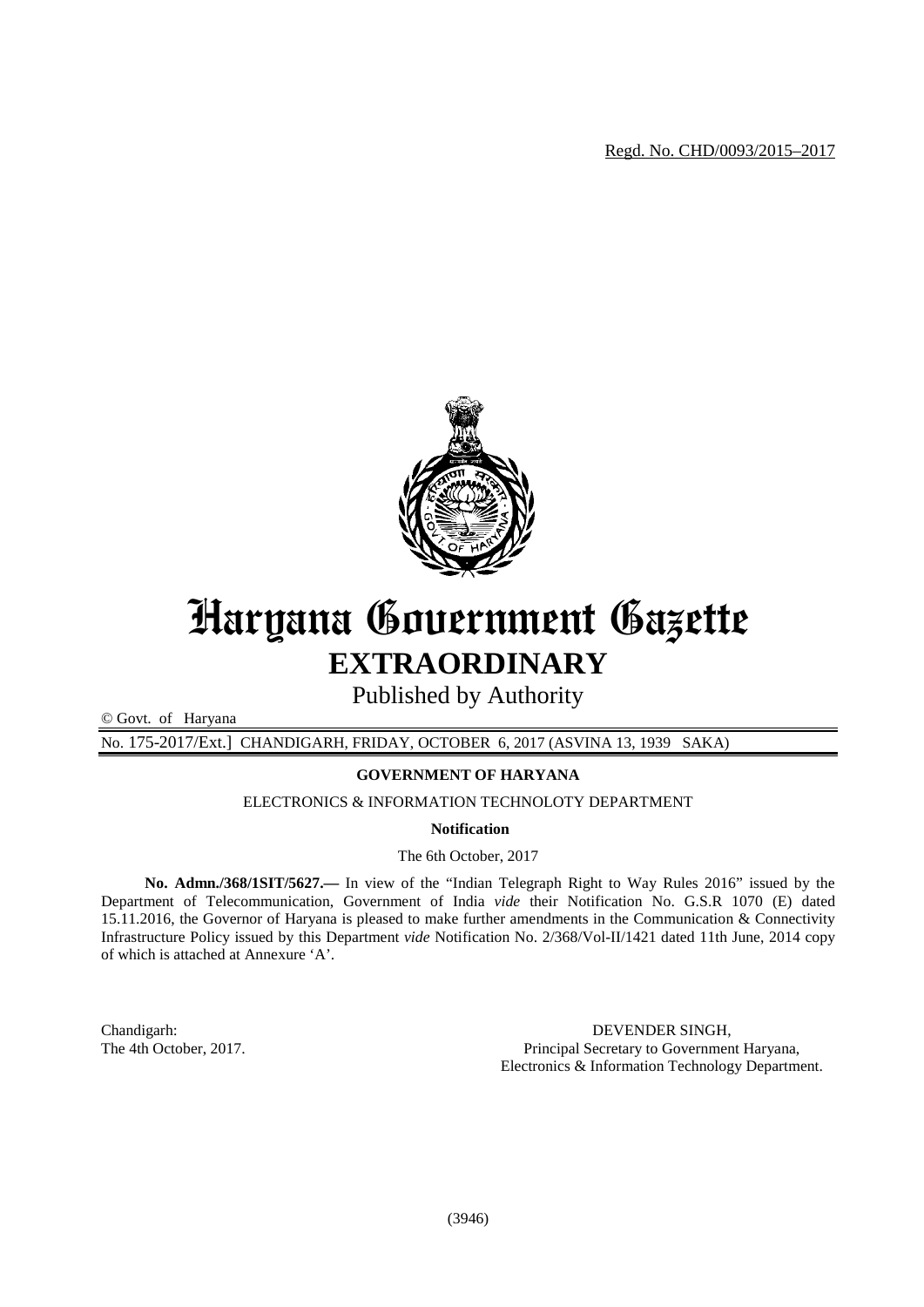# **Annexure 'A'**





**Government of Haryana**

**Communication & Connectivity Infrastructure Policy** 

**ELECTRONICS & INFORMATION TECHNOLOGY DEPARTMENT**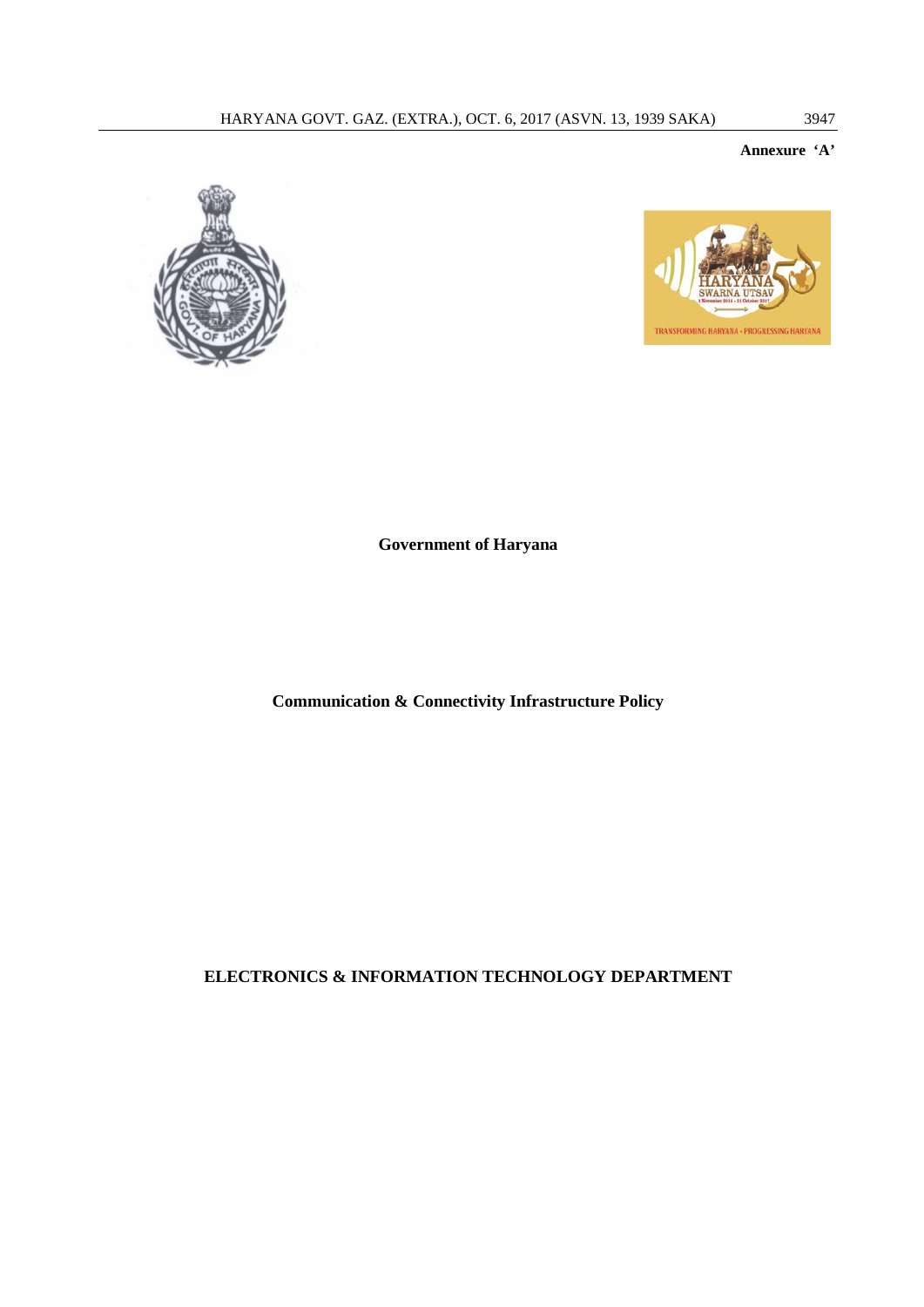| Sr. No.                 | Description                                                                                                                                                                                                                                                                                                                                                               | Page No.       |
|-------------------------|---------------------------------------------------------------------------------------------------------------------------------------------------------------------------------------------------------------------------------------------------------------------------------------------------------------------------------------------------------------------------|----------------|
| 1                       | Preamble                                                                                                                                                                                                                                                                                                                                                                  | 3              |
| $\sqrt{2}$              | Eligibility to apply                                                                                                                                                                                                                                                                                                                                                      | 3              |
| 3                       | Permission on Non-Exclusive Basis                                                                                                                                                                                                                                                                                                                                         | $\overline{4}$ |
| 4                       | Validity of Permission                                                                                                                                                                                                                                                                                                                                                    | 5              |
| 5                       | <b>Submission of Applications</b>                                                                                                                                                                                                                                                                                                                                         | 6              |
| 6                       | Processing of Application                                                                                                                                                                                                                                                                                                                                                 | 6              |
| 7                       | Time-lines for decisions on the Applications                                                                                                                                                                                                                                                                                                                              | 8              |
| $8\,$                   | Time-lines to complete the work                                                                                                                                                                                                                                                                                                                                           | $\overline{9}$ |
| 9                       | Charges for grant of permissions for Right of Way (RoW)/Right of Use (RoU)<br>and associated Infrastructure                                                                                                                                                                                                                                                               | 10             |
| 10                      | Compliance of Technical standards and Safety conditions                                                                                                                                                                                                                                                                                                                   | 10             |
| 11                      | Communication Infrastructure laid/installed without permission                                                                                                                                                                                                                                                                                                            | 10             |
| 12                      | <b>Indemnity Bond</b>                                                                                                                                                                                                                                                                                                                                                     | 11             |
| 13                      | Other terms and conditions                                                                                                                                                                                                                                                                                                                                                | 11             |
| 14                      | Revision of the existing Statues/ rules/ guidelines by the respective Departments                                                                                                                                                                                                                                                                                         | 11             |
| 15                      | Changes in the Policy                                                                                                                                                                                                                                                                                                                                                     | 12             |
| 16.                     | Guidelines for installation of Mobile Towers by Private Telecom Service<br>Provider in the premises of Government Offices or Government Land                                                                                                                                                                                                                              | 12             |
| 17.                     | Guidelines for installations of in-building solutions (IBS) in Government<br><b>Buildings</b>                                                                                                                                                                                                                                                                             | 13             |
| 18.                     | State Level Telecom Committee (SLTC) and District Level Telecom Committee<br>(DLTC) to Address Public Grievances                                                                                                                                                                                                                                                          | 13             |
| 19.                     | State Nodal Officer for Dispute Resolution                                                                                                                                                                                                                                                                                                                                | 13             |
| 20                      | Telecom Infrastructure as an essential service                                                                                                                                                                                                                                                                                                                            | 13             |
| 21                      | No Coercive Action                                                                                                                                                                                                                                                                                                                                                        | 13             |
| 22                      | Advance Intimation of putting up of mobile jammers                                                                                                                                                                                                                                                                                                                        | 14             |
| 23                      | Security of Telecom Infrastructure                                                                                                                                                                                                                                                                                                                                        | 14             |
| Appendix 1              | Documents required to be attached with the Application                                                                                                                                                                                                                                                                                                                    | $15 - 17$      |
| Appendix 2              | Schedule of Charges                                                                                                                                                                                                                                                                                                                                                       | 18-21          |
| Appendix $\overline{3}$ | Location of Ground Based Mast (GBM)/ Communication/ Mobile Towers                                                                                                                                                                                                                                                                                                         | $22 - 27$      |
|                         | Technical parameters to be followed by the Applicant while laying the cables<br>(over-ground and underground), erecting of Poles/ Dish Antennas / Ground<br>Based Masts/ Mobile & Communication Towers<br>Other terms $\&$ conditions to be adhered by the applicant while laying the cables<br>(over-ground and underground), erecting of Poles / Dish Antennas / Ground |                |
|                         | Based Masts/ Mobile & Communication Towers                                                                                                                                                                                                                                                                                                                                |                |
| Appendix 4              | Notifications                                                                                                                                                                                                                                                                                                                                                             | 28-29          |
| Appendix 5              | Guidelines for installation of Mobile Towers by Private Telecom Service                                                                                                                                                                                                                                                                                                   | 30-31          |
|                         | Providers in the premises of Government Offices or Government Land:                                                                                                                                                                                                                                                                                                       |                |
| Appendix 6              | Guidelines for installations of in-building solutions (IBS) in Government<br><b>Buildings</b>                                                                                                                                                                                                                                                                             | 32             |
| Appendix 7              | Undertaking by the Telecom Infrastructure Provider                                                                                                                                                                                                                                                                                                                        | 33             |
| Form 1 & 2              | <b>Application Forms</b>                                                                                                                                                                                                                                                                                                                                                  | 34-38          |

# **Table of Contents**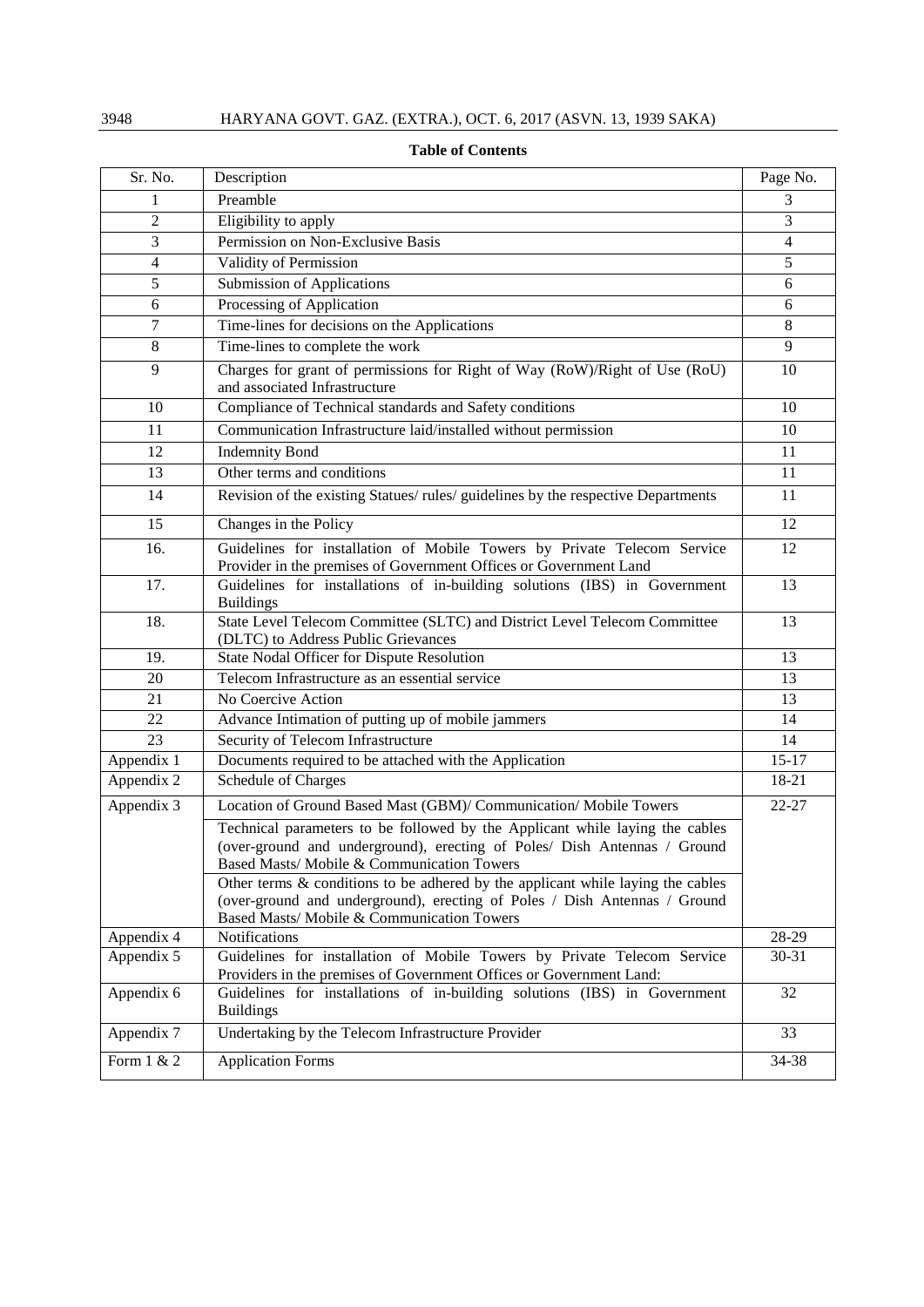# **1. Preamble**

- 1.1 Haryana is among the first few States to have established core IT infrastructure (SWAN and SDC) to facilitate the e-enablement of life and work. In order to strengthen this core Information and Communication infrastructure, the State intends to further facilitate effective transformation of the socio-economic scenario through accelerated equitable and inclusive economic growth by encouraging provision of quality infrastructure for connectivity & telecommunication services across the State, especially in the rural and remote areas of the State in a uniform and time bound manner.
- 1.2 Keeping in view the renewed requirements of the State alongside the latest Information and Communication Technology (ICT) developments and the need to ensure that the access to and benefits of ICT percolate to urban & rural masses amid the changing economic environment, the State Government has replaced the Right of Way (RoW) Policy, 2000 (amended *vide* no 2/286/1840 dated 08-10-2003) with Communication & Connectivity Infrastructure Policy – 2013 (CCIP). The said policy was further amended *vide* Notification No. 2/368/Vol II/1422 dated 11.06.2014. In view of the Rules "Indian Telegraph Right of Way 2016" notified by Department of telecommunication Ministry of Communication, Govt. of India, policy has accordingly been further amended to simplify the process for permission under provisions of Communication & Connectivity Infrastructure in Haryana.
- 1.3 This Policy seeks to encourage the use of latest technology advancements in the telecom sector such as Fibre to the Home (FTTH) and innovative business models such as the Open Access Network (OAN) where physical access to the network is separated from the delivery of services. It provides a futuristic roadmap for creation of an enabling infrastructure through pre-laid OFC with sufficient bandwidth in proper ducts as part of the development infrastructure so as to allow multiple service provides to use the same infrastructure on sharing basis rather than the clamour for space by multiple infrastructure providers on individual basis.

# **2 Eligible to apply:**

- 2.1 Any telecom infrastructure provider duly registered with the Department of Telecommunications, Government of India or any telecom services provider licensed from the Department of Telecommunication, Government of India or an infrastructure provider duly authorized by a licensee to lay the communication and connectivity infrastructure (hereinafter called as the 'Applicant') is eligible to seek permissions under this policy to make provision of the communication and connectivity Infrastructure as given in sub para 2.2 of para 2 within the areas of Urban Local Bodies, Gram Panchayats, statutory authorities like the Haryana Urban Development Authority (HUDA) and the Haryana State Agriculture Marketing Board (HSAMB), or other State Agencies such as the Haryana State Industrial & Infrastructure Development Corporation (HSIIDC) and the land belonging to State Government Departments like Public Works Department (Building & Roads), Forests, Irrigation, Revenue, Agriculture, Development & Panchayat (hereinafter called as "Appropriate Authority").
- 2.2 The communication and connectivity Infrastructure include:-
	- (a) Telecommunication Cell Site or Based Station (TCS/BS) or Telecom Tower or Mobile Tower, a place for tower, delta, single pole antenna, microwave antenna, telecom trans receiver machinery, related civil works, requisites wire and cable, power supply equipment, diesel generator set, cabin or cupboard for housing any or all of the aforesaid items is necessary.
	- (b) Ground based tower (GBT), ground based mast/monopole (GBM), roof top tower (RTT), roof top pole (RTP).
	- (c) Cell Phone Tower (CPT), Micro Cell Tower (MCT), antenna fixtures, fabricated antenna, tower to install telephone lines and Wi-Fi antenna.
	- (d) Pre-fabricated or masonry structure shelters or installation of base trans receiver stations (BTS) and other equipments.
	- (e) Ducts, underground OFC, cabling on the poles or electric poles.
	- (f) Moveable Communication towers/ Cell on-Wheels (MCT/COW) and any other temporary infrastructure for managing events/festivals/fairs or to give coverage to blank areas and to restore the connectivity in the event of Disaster. In such case of disaster, the local administration shall pro*vide* all required support to restore the mobile connectivity being the essential service within the shortest possible time.
	- (g) Provided that the Telegraph Infrastructure, for the purpose of this CCIP shall not include Television Antennas or Dish Antennas installed for domestic purpose: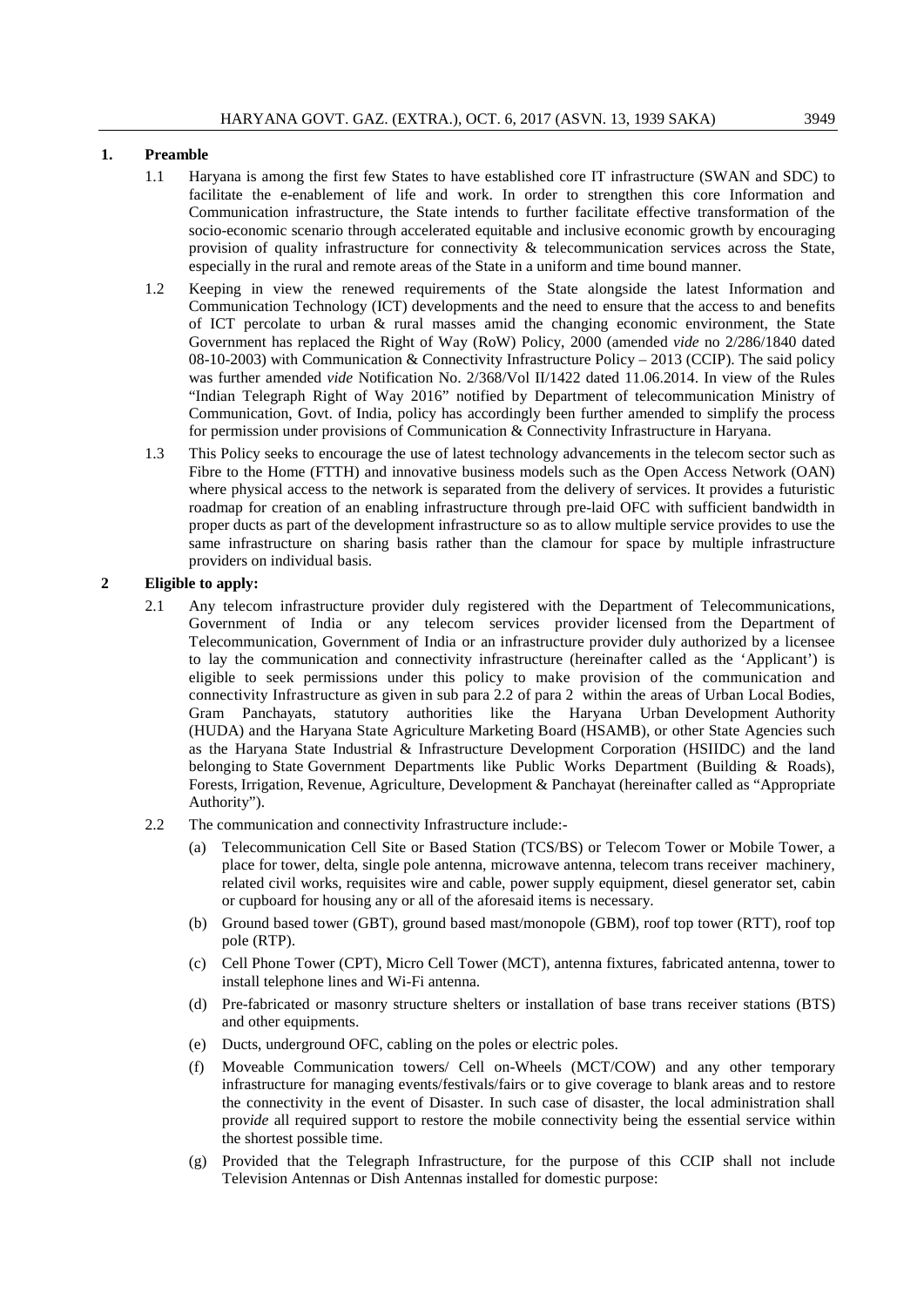# **3 Permission on Non-Exclusive Basis**

- 3.1 Permission for Right of Way (RoW) or Right of Use (RoU) and installation of the associated infrastructure shall be pro*vide*d to an eligible Applicant (whether existing or future) desirous of establishing Communication & Connectivity Infrastructure as mentioned under sub para 2.2 of para 2 on a Non-Exclusive Basis under this policy. However, given the space constraints for RoW for multiple service providers in any specific area, the principle of first mover advantage would operate and the subsequent entrant, if any, may need to share the infrastructure capacity already laid by first-moving service provider.
- 3.2 The concerned State Agencies or private developers are advised to earmark a predefined route alignment along the internal road circulation network as per the required specifications (with or without a duct) as part of their development works for laying of the communication infrastructure so as to avoid repeated digging and/or to facilitate the infrastructure provider seeking permissions to lay the cables in future. The State development agencies are encouraged to pro*vide* for ducts and lay the OFC with sufficient bandwidth capacity/ redundancy as part of their development plans, which may be leased out to operators/ service provider on a recurring charge basis. The modalities with regard to the technology, specifications and applicable dues for use of the duct, if any, shall be worked out separately.

# **4 Validity of Permission**

- 4.1 The permissions for Right of Way (RoW) or Right of Use (RoU) for laying the communication & connectivity infrastructure and associated installations shall be granted for a period coterminous with the period of permission/ license granted by the DoT. The "Applicant" shall submit application for renewal for permission to the concerned deputy commissioner atleast 60 days before the expiry of such permission along with all documents as required for new permission. The concerned deputy commissioner shall renew the permission after charging the fee and other charges as specified in Appendix 2 of this policy.
- 4.2 Permissions granted for moveable communication Towers/Cell on Wheels or any other temporary infrastructure for managing the events/festivals/fairs shall be co-terminus with the period of that event or maximum 180 days against a specific requirement to provide communication facility to public at large. Before installation of moveable communication Towers/Cell on Wheels, a formal request shall be required to be submitted alongwith the reason to the concerned nodal officer of that district and the permission shall be granted by the concerned nodal officer within a week from the date of receipt of said formal request. In case the permission is not granted within a week from the date of receipt of a formal request by the Applicant to the concerned Deputy Commissioner, the same shall be deemed granted. No fee/charge shall be charged in such requests. In the case of Disaster, no formal permission is required to set up moveable communication Towers/Cell on Wheels.
- 4.3 In case moveable communication Towers/Cell on Wheels are installed in lieu of permanent infrastructure to cover the blank areas, a formal permission will be required to be obtained by the "Applicant" after paying the requisite fee/charges as mentioned in Appendix 2 along with all documents as specified in Appendix 1. The period will be extended till the time the permission for the site to set up a permanent infrastructure is granted as per the provisions of this policy.
- 4.4 Permission(s) granted to the applicant company under this policy will not be transferable and will be applicable only for the period for which it has been granted.
- 4.5 The permission granted under the Policy shall not, in any manner, be deemed to convey to the 'Applicant' any ownership or perpetual rights in respect of the land or structures used for laying the underground/overhead cables or other installations e.g. any Towers/ Masts etc. other than what is therein expressly granted.
- 4.6 In case of violation of any terms and conditions, the Competent Authority shall cause a notice to be served upon the "Applicant" to rectify the violation within the period specified and grants an opportunity of hearing. Where the "Applicant" either does not respond to the show cause notice or fails to carry out the requisite rectification within the time specified (which shall be a reasonable time), the Competent Authority may revoke or cancel the permission granted earlier. Where the competent authority is compelled to revoke or cancel the permission, the "Applicant" shall not be entitled for any compensation or any loss caused to it by such cancellation.

# **5 Submission of Applications – Single Window Clearance**

5.1 All applications for seeking permission to lay the communication infrastructure Above Ground or Under Ground, shall be submitted by the Applicant in the Form 1 (Above Ground) and Form 2 (Under Ground) as the case may be along with all the particulars and documents specified in Appendix-1,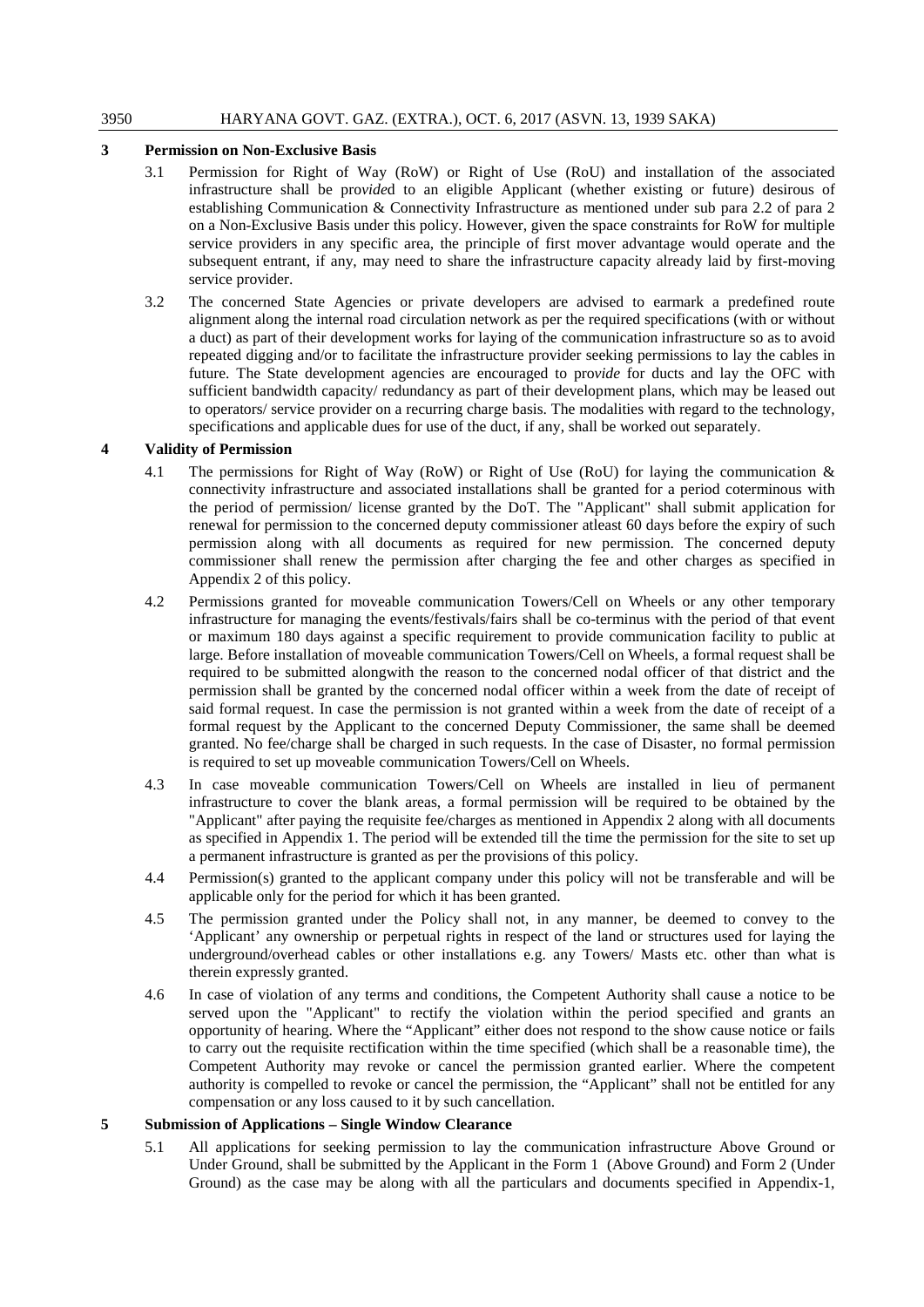(In line with Notification by Ministry of Communication – DoT, New Delhi 15/11/2016 and modified time to time) to the concerned Deputy Commissioner who shall forthwith forward the application to the designated nodal officer/s of the concerned State Government Department/ Statutory Authority/ State Agency) through a portal already established by the Haryana State for ease of doing business. Till the time, a link on the said portal is introduced; the applications shall be processed manually as specified under para 6 of this policy.

- 5.2 In so far as possible, any scheme for laying of overhead cables on poles specifically erected for the purpose would be discouraged as the same tends to interfere with the overhead electricity distribution system apart from disturbing the aesthetics of the eco system.
- 5.3 Incomplete applications shall not be processed and shall be rejected out-rightly.
- 5.4 Each Department/Statutory Authority/State Agency shall appoint a Nodal Officer within a period of 15 days of the Notification of this policy, to receive and process the applications in this behalf. The particulars and contact details of such Nodal officer shall be published on the website of such department/statutory Authority/State Agency alongwith his/her contact details.

#### **6 Processing of applications.**

- 6.1 The concerned Deputy Commissioner (DC) of the District shall be the single contact person for all clearances. The designated nodal officer/s of the concerned State Government Department/ Statutory Authority/ State Agency) will be single point of contact for DCs.
- 6.2 The application will be received in the office of DC of the concerned district. The said application would be forwarded by the DC to the concerned Nodal officer immediately within 5 working days.
- 6.3 Each application shall be duly scrutinized by the concerned designated nodal officer(s) of the concerned State Government Department/ Statutory Authority/ State Agency) concurrently and not sequentially who may seek such additional information from the "Applicant" as may be considered necessary for scrutiny of the application. However, a checklist of the required information will be displayed on the website of concerned department as well as on the single window portal (sub para 6.6 of para 6). While processing the said application, the concerned authority shall take into consideration not only the existing infrastructure services and their safety and operations but also future requirements of widening of the roads or augmentation of services. In case, the proposed route alignment interferes with any services already laid, and it is feasible to relay/ re-align such services at the cost of the Applicant or the Applicant offers to undertake such realignment at his cost to the satisfaction of the competent authority, the same may be considered and allowed.
- 6.4 Once the concerned State Government Department/ Statutory Authority/ State Agency is satisfied with the proposed alignment route/ site or such route is determined and finalized through mutual agreement and the time schedule in which the work is proposed to be executed/ completed, the concerned Nodal Officer will submit his remarks (Approval/ Rejection with reason) to the concerned Deputy Commissioner within 15 days. The Deputy Commissioner will convey in writing to the applicant regarding approval /rejection (with reasons) within 3 days & shall issue (i) a Letter of Intent (LoI), along with the Agreement to be executed (ii) Demand Notice for various charges including the performance Bank Guarantee as per the rates mentioned under sub para 2.3 of para 2 of Appendix 2 to the successful Applicant. If the department neither asks for any additional information (for which maximum 10 days will be given to the department to obtain the information through electronic means) nor conveys approval/rejection, application will be deemed to have been cleared by the department and Deputy Commissioner will proceed to give clearance at the single window portal.
- 6.5 The Applicant is required to submit the refundable performance Bank Guarantee as a security for satisfactory restoration of the sites/ area and such other fees/ charges as specified in Appendix-2 of this policy and to execute an Agreement with the concerned Appropriate Authority within *07 days* from the date of issue of the Letter of Intent. This is not applicable for installation of GBM/GBT/ Communication/ mobile towers.
- 6.6 As soon as the LoI holder completes the documentation and deposits all the relevant charges, including the performance Bank Guarantee, the Deputy Commissioner shall issue a formal permission in favour of the "Applicant" within 5 days so as to enable the "Applicant" to commence execution of related infrastructure works.

To expedite and simplify the process for processing the application, an online application form shall be created, wherein Applicants can apply through a common application form (CAF). Applications so submitted on the ease of doing business portal shall be automatically sent to various nodal officers for their comments/ remarks for approval/rejection or for seeking additional information from the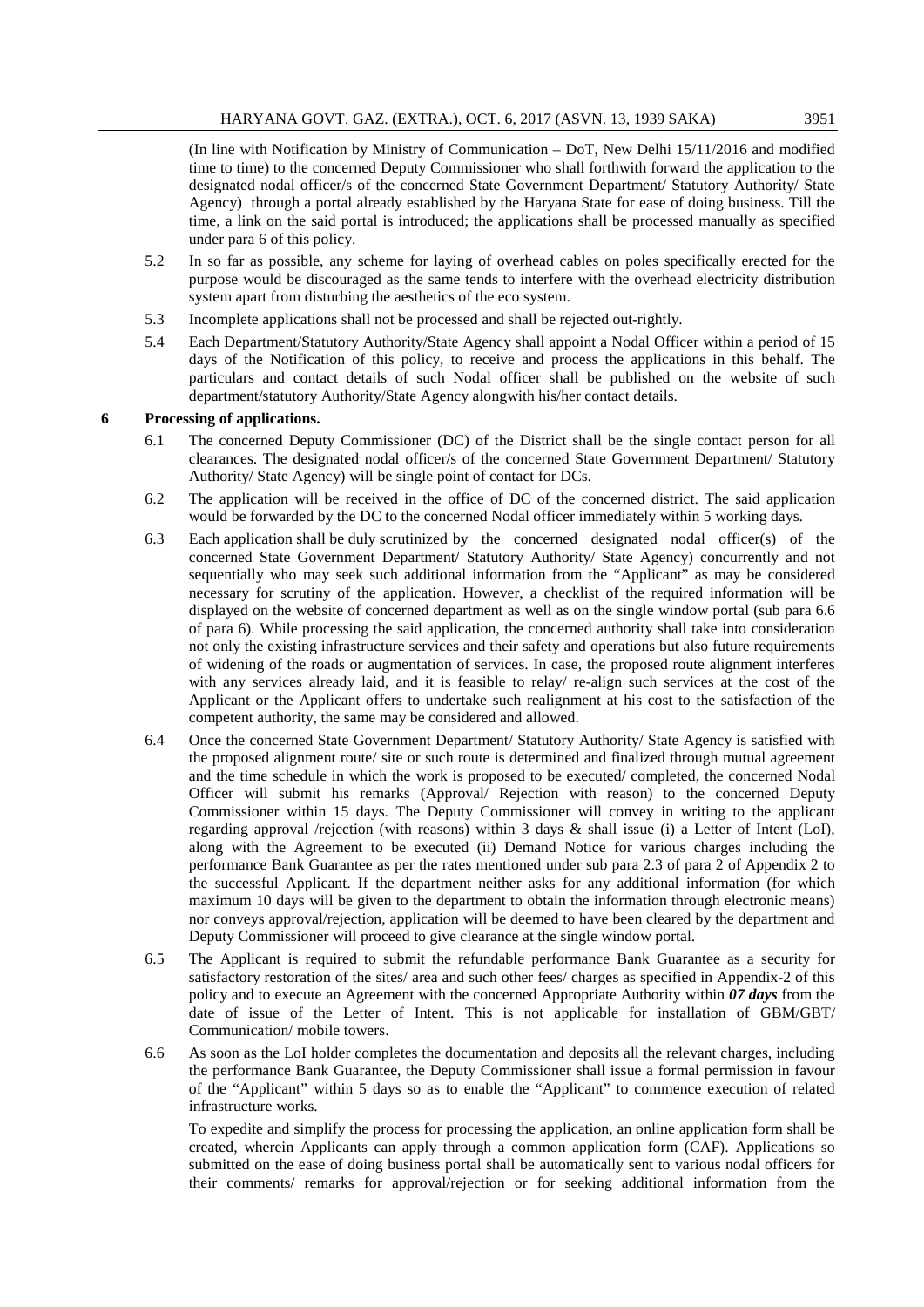"Applicant" and the same shall be available to the "Applicant" for further action. On completion of all the formalities, the concerned Deputy Commissioner will accord the approval through the ease of doing business portal. Till the time, the link is not introduced on the portal; the applications shall be processed manually as specified above.

6.7 If any additional information is required by the concerned nodal officer of the department from the applicant while processing the application, the applicant to pro*vide* the same within *10* days. If however, the required additional information is not pro*vide*d by the applicant within the stipulated period of 10 days, the application shall stand rejected. However, the responsibility to process additional information will be that of concerned department through email or other electronic means and concerned department must process the information within the timelines of 10 days.

# **7 Time-lines for decisions on the Applications:**

7.1 The State Government Departments/ Urban Local Bodies/ Statutory Authorities/other Agencies will adhere to the following time-lines for grant of the relevant permissions:

| Sr.<br>No. | Event                                                                                                                                                                     | No. of working days                                                                                                                                          |
|------------|---------------------------------------------------------------------------------------------------------------------------------------------------------------------------|--------------------------------------------------------------------------------------------------------------------------------------------------------------|
| (i)        | Deputy Commissioner will forward the application to the<br>concerned Nodal Officer of the department including<br>nodal officer of forest department (if applicable)      | 05 days                                                                                                                                                      |
| (ii)       | The concerned nodal officer of the department/ forest<br>department shall process the applications and submit its<br>recommendation to the concerned Deputy Commissioner. | 15 days                                                                                                                                                      |
| (iii)      | Deputy Commissioner to Issue of LoI or rejection of<br>application along with reasons thereof;                                                                            | 03 days                                                                                                                                                      |
| (iv)       | Compliance of the LoI conditions (para 6.4) by the<br>applicant                                                                                                           | 07 days The LoI stands cancelled if no<br>compliance is received.                                                                                            |
| (v)        | Execution of Agreements and issue of formal permission<br>by the deputy commissioner.                                                                                     | 05 days from the date of receipt of papers<br>from the LoI holder                                                                                            |
| (vi)       | Any additional information required by the concerned<br>nodal officer of the department from the applicant while<br>processing the application                            | 10 days, If applicant fails to provide the<br>required additional information within the<br>stipulated time period, the application shall<br>stands rejected |

- 7.2 The permission shall be deemed to have been granted, if the nodal officer fails to either grant permission or rejection with in maximum period of 45 days from the submission of the application.
- 7.3 The Government Departments/ Statutory Authorities/ State Agencies are expected to issue their respective Standing Orders in this behalf prescribing the appropriate delegations in a manner so as to ensure adherence to the prescribed time-lines.

# **8 Time-lines to complete the work**

- 8.1 The "Applicant" shall be required to submit the time-frame within which it plans to execute the infrastructure works. The said plan may provide stretch-wise completion schedule, along with the complete plan. It shall make its best efforts to complete the execution of works within the timeframe indicated in the application.
- 8.2 During the execution of related infrastructure works, the Applicant shall ensure that no inconvenience is caused to the general public in the process of carrying out its operations. If found necessary, the competent authority may direct the Applicant to undertake execution of its works during the off-peak hours or during the night times.
- 8.3 The Applicant shall keep the Nodal Officer of the Department/ Authority/ Agency duly informed about the progress on a monthly basis, which may be reviewed at regular intervals between the parties.
- 8.4 Wherever the Applicant is found to be casual or non-serious about timely execution of the related works, the competent authority may revoke the permission granted after grant of an opportunity of hearing to the "Applicant's" authorized representative. However, where the "Applicant's"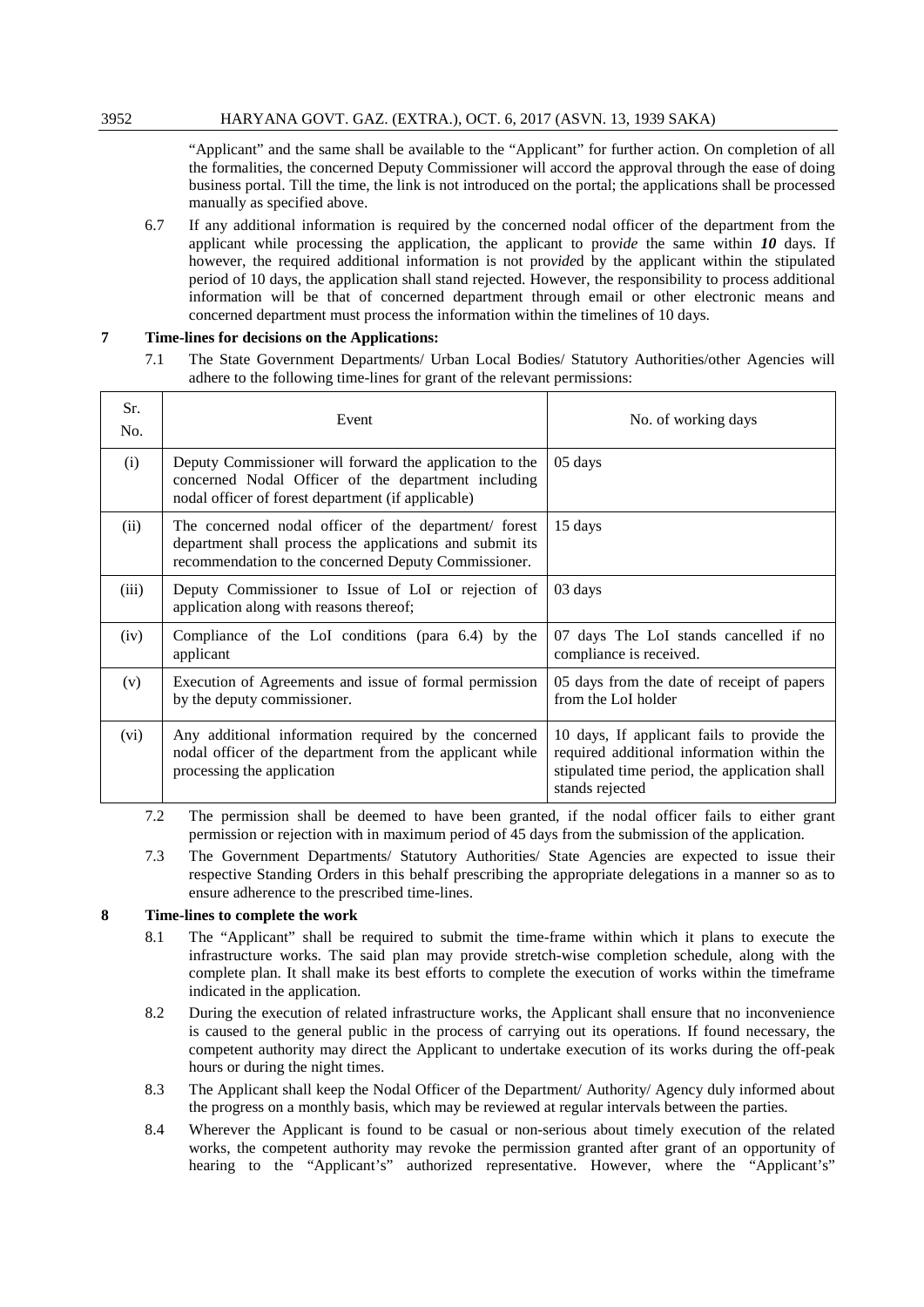representative is able to establish that any such delay is for reasons beyond their control, the Competent Authority may extend the execution period and allow the work to be completed within the mutually agreed time-frame.

8.5 The applicant upon the installation of infrastructure for which the permission has been granted under this policy is required to submit an application to the concerned Deputy Commissioner seeking a Completion certificate. The concerned Deputy Commissioner shall issue such certificate on the basis of the declaration given by the applicant/infrastructure provider and verified by the concerned nodal officer of the State Govt. department/statutory authorities/State agencies. The maximum time for this clearance shall be 30 days in case there is no objection. However, another 15 days shall be given to the applicant/infrastructure provider to remove any shortcoming/deficiencies found and reported by the concerned nodal officer of the State Govt. department/statutory authorities/State agencies in the restoration work carried out by the applicant /infrastructure provider with a condition that if the applicant/infrastructure provider fails to take and complete the corrective action to the satisfaction of the concerned nodal officer of the State Govt. department/statutory authorities/State agencies within the stipulated time period of 15 days, the sub clause No. 2.3.5 of Appendix 2 shall be enforced.

# **9 Charges for grant of permissions for the Right of Way (RoW)/ Right of Use (RoU) and associated infrastructure etc:**

With the exception of M/s Bharat Broadband Network Limited (BBNL) in respect of payment of RoW/ RoU charges, every Applicant shall be required to pay (i) one time Administrative charges (ii) RoW/ RoU permission charges, (ii) furnish the performance Bank Guarantee as a refundable security for restoration of sites as per the details specified in Appendix - 2 of this policy.

#### **10 Compliance of Technical Standards and Safety conditions:**

- 10.1 The "Applicant" shall execute the communication and connectivity infrastructure works strictly as per the technical standards and parameters specified in **Appendix -3** of this policy.
- 10.2 Notwithstanding the details specified in **Appendix-3,** the "Applicant" shall, in the course of execution of its works and maintenance thereof thereafter, at all times, adhere to all the safety standards applicable as per relevant guidelines of the Government of India/ State Government amended time to time. Further, the Applicant shall ensure that the system laid or the infrastructure created by him (e.g. Ground Based Masts/Towers, Mobile/Communication Towers etc.) at all times conform to the EMF radiation norms as prescribed by the Department of Telecom, Government of India or the Telecom Regulatory Authority of India, as the case may be, from time to time.
- 10.3 No GBM or Tower Structures shall be allowed to be installed by any "Applicant" unless a certification of the technical design and Structure Safety Stability/ Safety Certificate (SSC) is to be obtained from one of the institutes (a) any of the IITs, (b) PEC University of Technology, Chandigarh (c) National Institute of Technology, Kurukshetra (d) Central Building Research Institute (CBRI) Roorkee (e) any such reputed Institution/or Institute mentioned in Rule 38 (xxix-a) of Rules 1965 or any authorized structural engineer registered or employed in Central or State Govt. service or a quasi Govt. organization or any other agency authorized from time to time by State Govt.

# **11 Communication Infrastructure laid/ installed without permission**

11.1 If the infrastructure/service provider neither apply and/nor remove the communication structure, the infrastructure provider/cellular operator would be called upon to show cause as to why action should not be taken against them as per Law. If the infrastructure provider/ operator/ service provider fails to show cause or take corrective measures, the competent authority will proceed to get the unauthorized communication structure removed at the expense of such infrastructure/ service provider/ operators after having exhausted all the available opportunities to effect the show causes besides taking action as per law.

#### **12 Indemnity Bond**

The Applicant/Infrastructure provider/licensee/Operator shall indemnify the Government and any of its agencies against any loss of life or property in the process of execution of works or against any claims thereafter during the period of Operation & Maintenance of such infrastructure at all times. The Applicant shall submit the Indemnity Bond on a non-judicial stamp paper of Rs 100/denomination, duly attested by the competent authority.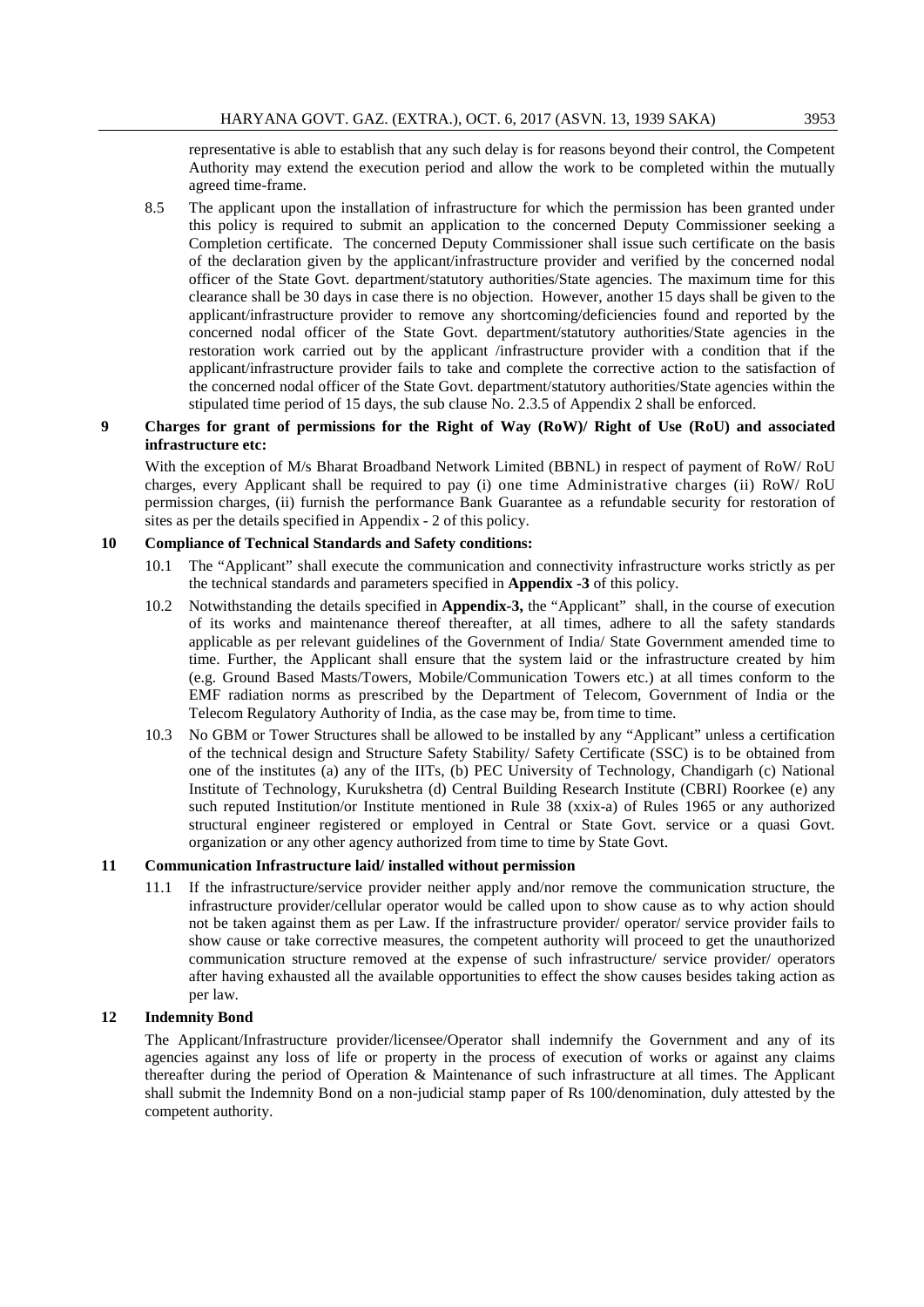# **13 Other terms and conditions:**

- 13.1 This policy shall take effect from the date of its Notification and shall be applicable for all proposals/ requests that are pending decisions as on such date.
- 13.2 The "Applicant" shall ensure that each of the sites of the infrastructure systems, such as GBMs/ Towers or any other structure, for which permissions have been granted, are easily approachable for maintenance and operation.

#### **14 Revision of the existing Statues/rules/ guidelines by the respective departments:**

- 14.1 Following sets of rules/ bye-laws/ policies/ guidelines have been issued on the subject by the respective departments/ agencies:
	- (i) Haryana Municipal (communication, cables, erection of dish antenna), Bye- Laws 2007 and Haryana Municipal (communication, cables, erection of dish antenna) Amendment, Bye-Laws 2008 notified by Urban local Bodies Department *vide* No. S.O. 88/ H.A.24/ 1973/Ss.200 and 214/2007 dated 31.10.2007 and S.O. 52/ H.A.24/ 1973/ Ss.200 and 214/2008 dated 09.06.2008 respectively; notification No. 2/12/2013/RF2 dated 20th September, 2013 notifying the Haryana Municipal (communication & connectivity infrastructure) bye laws, 2013; notification dated 3rd October, 2013 notifying the Haryana municipal corporation (communication  $\&$  connectivity infrastructure) bye laws, 2013;
	- (ii) Haryana Municipal Corporation (Erection of Communication Towers) Bye- Laws 2009 and Haryana Municipal (Erection of Communication Towers) Bye- Laws notified by Urban Local Bodies Department *vide* No. 3/7/2003-R(1) dated 11.11.09 and No. 3/7/2003-R1(2) dated 11.11.09 respectively.
	- (iii) Haryana Panchayati Raj (Regulation of Communication Towers) Rules, 2012 framed and Notified by the Development & Panchayat Department *vide* Notification bearing No. S.O. 56/ H.A. 11/1994/S.209/2012 dated 20.07.2012.Notification dated 12th April, 2012 whereby the Haryana Panchayat Raj Act, 1994 was amended;
	- (iv) Policy for setting-up of communication towers by private operators as notified by Haryana Urban Development Authority *vide* No. CTP/DTP (BP) 5466-69 dated 20.08.04 and Amendment *vide* No. CTP/DTP(BP) 6228-6231 dated 24.09.04.
	- (v) Policy for setting up of mobile towers in the controlled areas issued by Town & Country Planning Department Haryana *vide* No. 7/19/ 2012 -2TIP dated 13.01.2012;and amendment to notification No. 7/19/2012/2TCP dated 13.01.2012 by town and country planning Department, Government of Haryana *vide* memo No. 7/19/2012-2TCP
- 14.2 This CCIP Policy shall supersede all the above mentioned sets of rules/ bye-laws/ policies/ guidelines issued on the subject by the respective departments/ agencies. Further all these respective departments/agencies shall bring out necessary changes in the legal/procedure framework accordingly to ensure conformity to the provisions of this policy wherever required.
- 14.3 In so far as Policy guidelines issued by HUDA or the Town & Country Planning Departments are concerned, the same shall stand subsumed in this policy from the date of its Notification.
- 14.4 Wherever the permissions have already been granted under the existing Communication and Connectivity Infrastructure Policy -2013 amended upto 31.05.2014, the same shall hold good for the period such permissions were granted. In such cases, the applicant is required to submit the application for renewal of the permission to the Deputy Commissioner atleast 60 days before the expiry of such permission alongwith all document as required for new permission. The concerned Deputy Commissioner shall renew the permission after charging the fee and other charges as specified in Appendix 2 of the said policy. Once the application is submitted with in the stipulated time, the operations through that communication and connectivity infrastructure shall not be discontinued till the disposal of the application.

#### **15 Changes in the Policy**

This policy shall be suitably adjusted to accommodate any changes that may be necessitated on account of any technology or regulatory changes which may be introduced by the Department of Telecommunications, Government of India or any other competent authority in order to keep this policy dynamically responsive to changing technology, regulatory regime or any other unforeseen developments.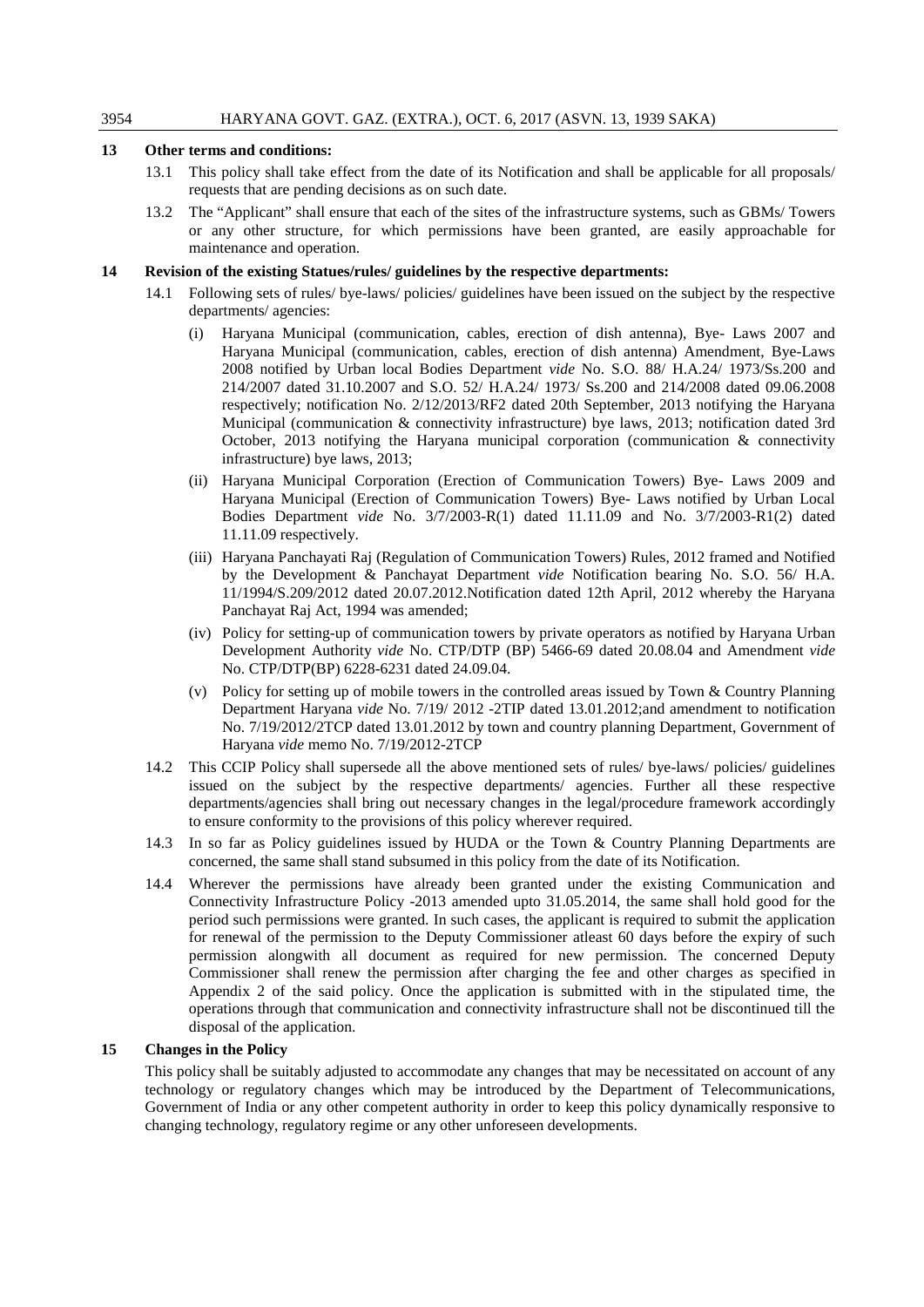# **16 Guidelines for installation of Mobile Towers by Private Telecom Service Providers in the premises of Government Offices or Government Land**

The guidelines governing the matters relating to the installation of mobile/telecommunication towers in Government/PSU land and buildings by Telecom Infrastructure Providers in private sector only as mentioned in the Appendix-5 of this policy shall be followed.

#### **17 Guidelines for installations of in-building solutions (IBS) in Government Buildings**

The in-building systems may be set-up in buildings to obtain good coverage and capacity to the mobile network inside the building by ensuring that the signals don't have to penetrate thick walls. The infrastructure so required to be installed requires extensive wiring in building which could be internal or external based on the aesthetical requirement of the owner. This solution is beneficial to the mobile users as well as mobile operators as it reduces the load of the mobile towers and gives coverage to the mobile users. In this regard, following Guidelines governing the installations of in-building solutions (IBS) in Government Buildings as mentioned in Appendix-6 shall be followed.

#### **18 State Level Telecom Committee (SLTC) and District Level Telecom Committee (DLTC) to Address Public Grievances**

To address the Public Grievances relating to installation of towers and issues related to telecom infrastructure, State Level Telecom Committee and District Level Telecom Committee have been notified by Government of Haryana *vide* No. 2/368/Vol-II/2785 dated 08.10.2015.The role and responsibilities of SLTC and DLTC have been specified in the above said notification. Appendix 4

#### **19 State Nodal officer for Dispute Resolution**

In line with the requirement of the Indian Telegraph Rules 2016, the State Government has designated the Principal Secretary to Government Haryana Electronics & Information technology Department as state Nodal officer for Dispute Resolution.

#### **20 Telecom Infrastructure as an essential service**

Telecom installation is lifeline installations and a critical infrastructure in mobile communication, therefore, these services shall now be considered as essential service. All benefits as applicable to the infrastructure industries *vide* Gazette notification No. 81 dated 27.03.2012 of Govt. of India shall be extended.

# **21 No Coercive Action:**

As mobile communication is an essential service, the sealing of mobile tower/disconnection of electricity will not be resorted to without the consent of the respective TERM Cell of DoT in respect of the EMF related issues. The District Level Telecom Committee (DLTC) shall not take suo-moto actions based on the public protest/complaint/petition/press/media reports, etc. in connection with mobile tower installation. The operation of the Mobile Tower shall not be discontinued without giving the Applicant due opportunity to file appeal to the State Level Telecom Committee (SLTC) if the decision of the DTC goes against the Applicant. However, if the matter is related to structure safety of the Mobile Tower, the DLTC may take suitable action as it deems fit on receipt of a report from Executive Engineer, PWD (Building). If the installed Telecom infrastructure is found to be without appropriate approvals or the Infrastructure provider has not deposited the requisite fee to the appropriate authority, a show cause notice of 30 days will be provided to the Applicant. In case no satisfactory response received from the Applicant, the appropriate authority shall have the power to seal or remove the said Telecom infrastructure.

#### **22 Advance intimation of putting up of mobile Jammers**

One month advance intimation regarding installation of mobile Jammers in their premises shall be given by the respective Jail Authorities and by the respective Education Boards/universities to the telecom service provider operating in their area/region.

# **23 Safety and Security of Telecom Infrastructure**

Mobile communication is one of the critical services; therefore, the security of the telecom infrastructure has to be ensured by the Applicant. The Applicant is advised to deploy CCTV cameras as well as depute security guards to protect their telecom infrastructure. The State will pro*vide* support to the Applicant to ensure that strict legal action shall be taken by the respective Law & Enforcement authorities security of the telecom infrastructure and would take strict action against any willful or negligent damage to the Telecom Infrastructure facility and causing interruptions to the network connectivity.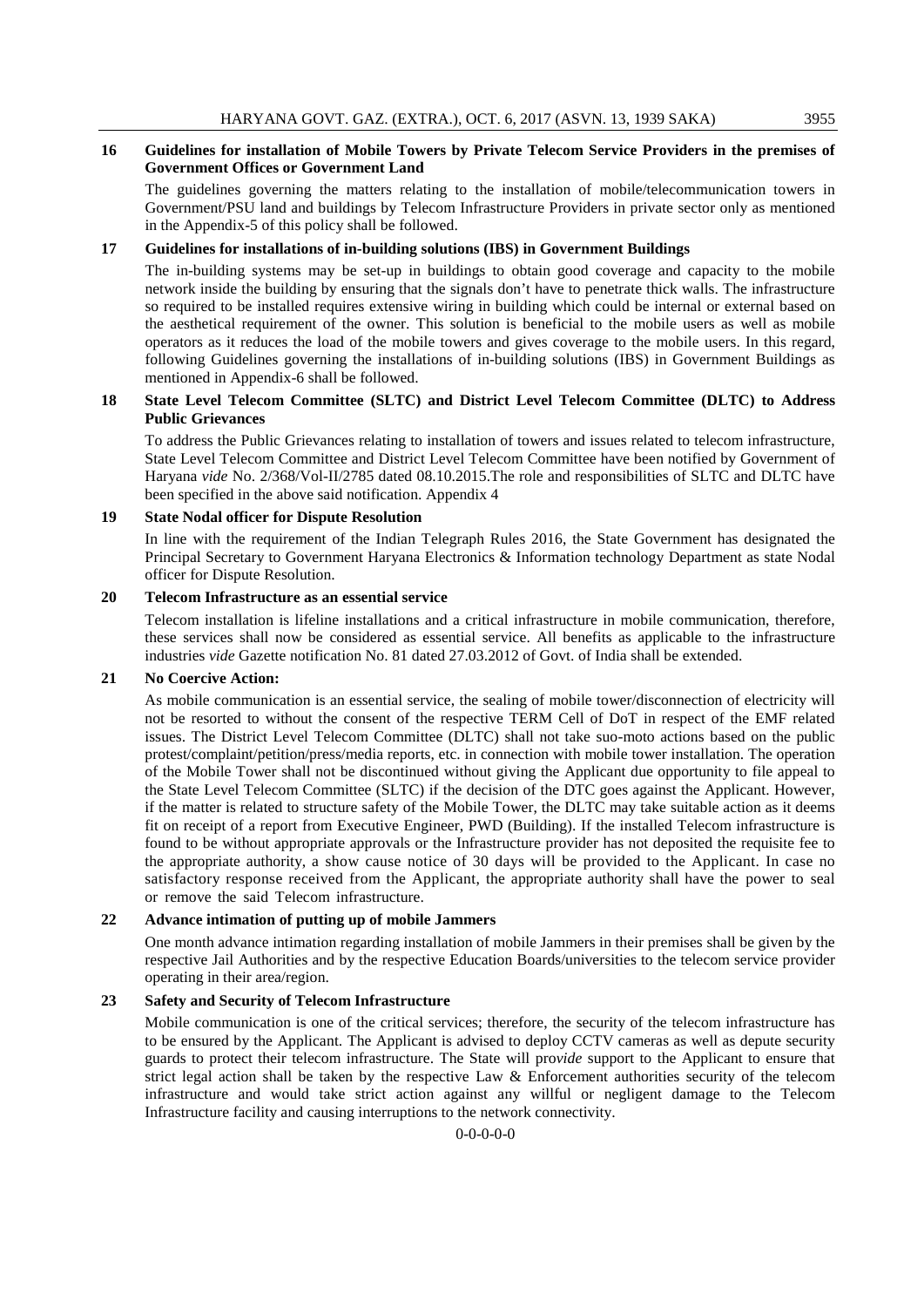#### **Appendix - 1**

#### **Documents to be attached with the Application**

- 1. Application (in duplicate) for permission for establishment of Overground communication and connectivity Infrastructure or for its renewal shall be submitted to the concerned Deputy Commissioner in the form-1 along with following documents:-
	- (i) A copy of the license/registration certificate granted by the Department of Telecommunication (DoT) Ministry of communication Government of India;
	- (ii) Location Plan (Scale 1:1000) showing the site with reference to the surrounding existing developments;
	- (iii) The detailed technical design and drawings of the tower/post or other aboveground infrastructure including the specification of foundation. In case the tower /post etc. is in the vicinity or adjoining to high or low tension line, then its distance from the same shall be clearly indicated in the drawings;
	- (iv) Copy of certification of the technical design and Structural Stability/safety certificate for the building and tower/post as per sub para 10.3 of para 10 of the policy;
	- (v) Copy of No-objection Certificate issued by the Fire Safety Department in case of high rise buildings where fire clearance is mandatory;
	- (vi) Copy of SACFA clearance/copy of SACFA application for the said location submitted to Wireless Planning & Coordination (WPC) wing of DoT with registration number as WPC acknowledgement along with undertaking that in case of any objection/rejection, licensee will take corrective actions/remove the tower;
	- *(Note:- the copy can be submitted* to *the Nodal Officer as soon as the location is finalized and the tower is installed).*
	- (vii) For Forest/Protected Areas, the copy of clearance from State Environment & Forest Department, if applicable;
	- (viii) Acknowledgement receipt issued by TERM Cell of the self-certificate submitted by Applicant in respect of mobile tower/Base Transceiver Station (BTS) establishing/ certifying that all general public areas around the tower will be within safe Electro Magnetic Radiation(EMR) exposure limit as per peak traffic measurement after the antennas starts radiating;
	- {*Note :- It can be submitted within 30 days after radiating the tower}.*
	- (ix) Time schedule (Stretch-wise) for completion of the work;
	- (x) Copy of the type test certificate issued by Automotive Research Association of India (ARAI) to the manufactures of the DG sets, in case DG is to be installed;
	- (xi) Ownership document of the building/site. (Attested copy) However, production of Patta/approved map should not be insisted upon;
	- (xii) Attested copy of lease Agreement Deed/Consent Agreement Deed, signed by the applicant and the owner of the site/building;
	- (xiii) The Nodal Officer/local Body may also seek the copy of No Objection Certificate (NOC) from building owners/entities having roof top rights in case of roof based tower or from land owner in case of ground based tower;
	- (xiv) In case the permission is sought in the land/premises of any office of Central Government or a PSU of Central Government, the prior written consent copy of agreement from the authority having legitimate right over the land/premises shall be attached with the application;
	- (xv) Indemnity bond to indemnify the Government/ Local Body/ Authority in the prescribed format against (i) any liability for the damage caused to the infrastructure laid by the applicant for any reasons, and (ii) claims against any accidents on account of the infrastructure laid/ facilities installed or against any claims thereafter during the period of Operation & Maintenance of such infrastructure at all times;
	- (xvi) Undertaking as per Appendix-7shall be submitted by the "Applicant" along with the application.
	- 2. Application for permission to lay underground telegraph infrastructure or taking fibre to home in the right of way shall be submitted to the concerned Deputy Commissioner in Form-2 along-with following documents,-
		- (i) a copy of relevant License/ infrastructure provider registration certificate granted by the DoT;
		- (ii) Detail of the location map showing the proposed underground telegraph infrastructure including route planned, exact latitude and longitude, nature of land;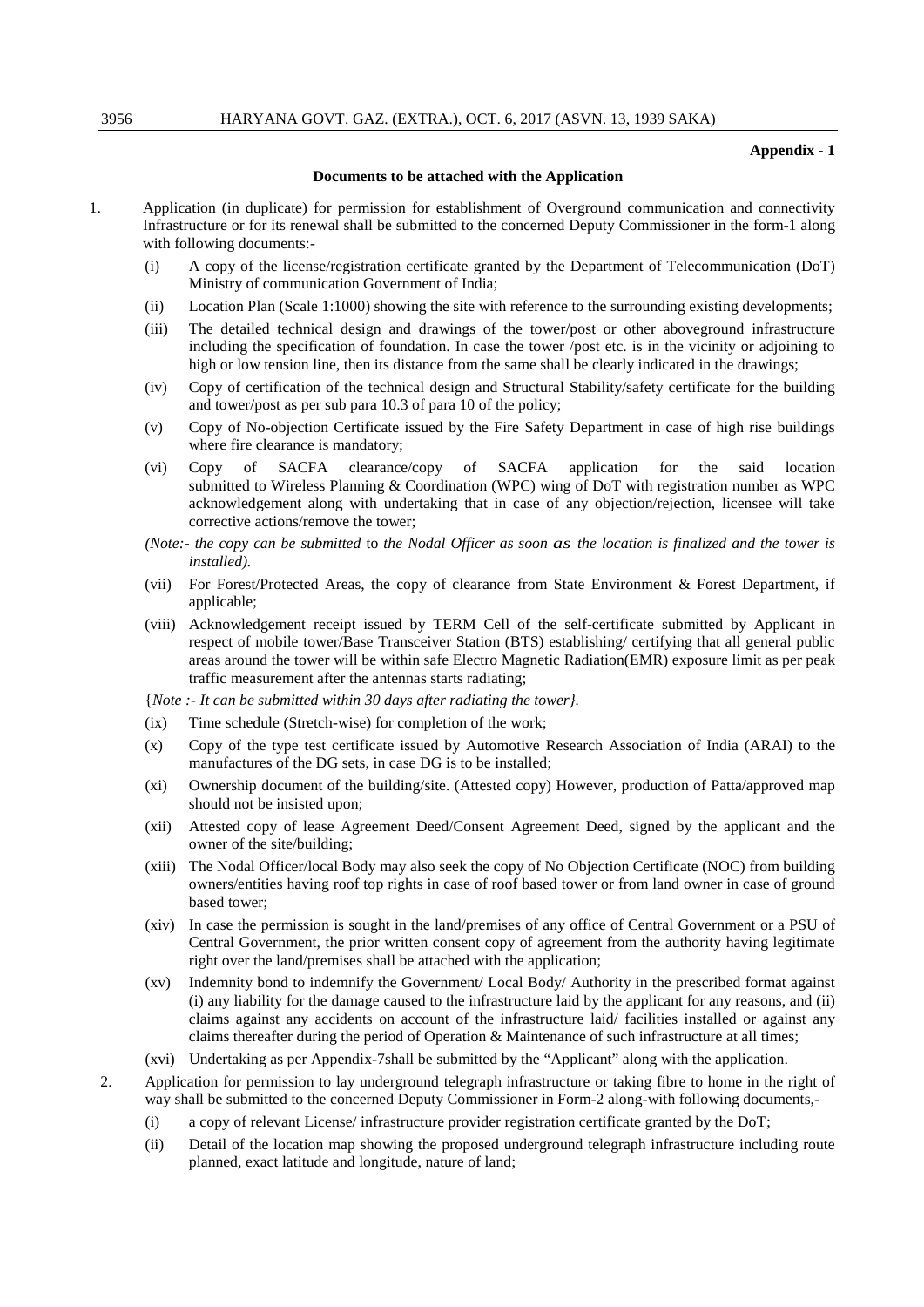- (iii) the copy of consent of the owner of land/building where the OFC/telegraph infrastructure proposed to be laid;
- (iv) the detailed technical design and drawings of the post or other above-ground contrivances (in case of over ground cabling);
- (v) Time schedule (Stretch-wise) for completion of the work;
- (vi) Indemnity bond to indemnify the Government/ Local Body/ Authority in the /prescribed format against (i) any liability for the damage caused to the infrastructure laid by the applicant for any reasons, and (ii) claims against any accidents on account of the infrastructure laid/ facilities installed or against any claims thereafter during the period of Operation & Maintenance of such infrastructure at all times;
- (vii) Undertaking as per Appendix-7 shall be submitted by the "Applicant" along with the application;
- (viii) For Forest/Protected Areas, the copy of clearance from State Environment & Forest Department, if applicable;

*(Note:- NOC of Forest Deptt. would not be required in areas not covered under Forest/Protected Areas.)*

- 3. The Applicant shall submit a copy of receipt in proof of the payment of application fee and other charges as prescribed under this Order.
- 4. The Applicant shall furnish such other relevant information as may be required by the Nodal Officer or as the 'State Government may direct.
- 5. The Applicant may also submit the soft copy of the application along with all the forms, statements and documents.
- 6. Application, if the Applicant desires, may be submitted On-line in cases of such appropriate authorities, wherever they have proper arrangements for this purpose.
- 7. In cases where applications for permission for establishment of communication and connectivity Infrastructure has been submitted under the existing policy of the State Government but permission has not been issued, then in such cases, there would be no need to submit fresh application. However the Applicant shall submit written request for grant of approval along with documents required under this policy, but not submitted earlier alongwith the fee/charges under this policy. The Nodal Officer shall issue the permission in accordance with the rules and this policy.
- 8. Permissions such as NOC etc. from the State Govt. departments shall be obtained by the applicant through single window system. However, till this system is not introduced, the applicant is required to obtain the requisite NOCs from the departments as per the existing procedure.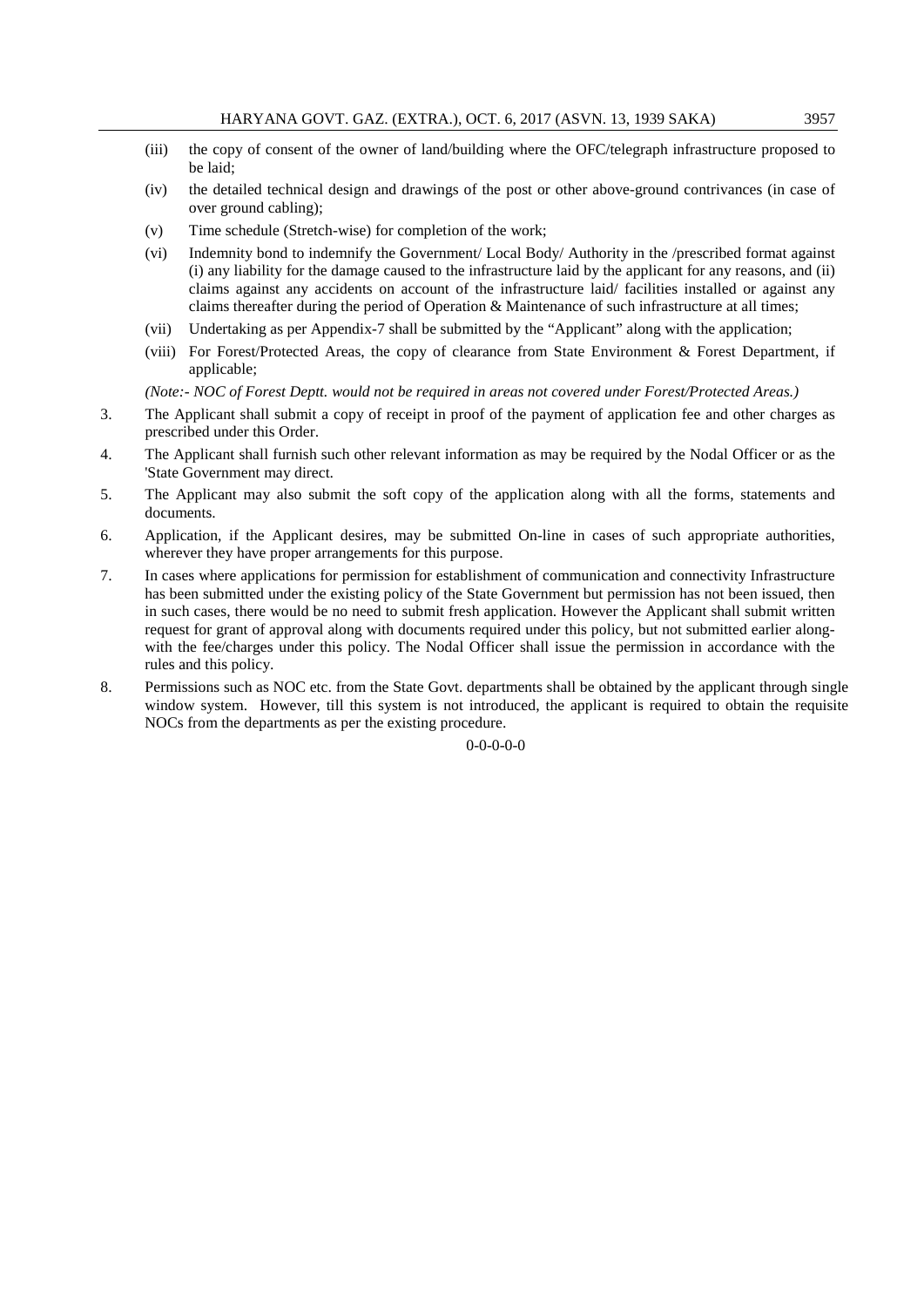# **Appendix - 2**

# **Schedule of Charges**

**1.** Reference has been made in this Schedule to different parts of the State situated in different zones. The areas forming part of each zone are given below for the purposes of clarity. The description of said zones may change over time, as notified by the Town & Country Planning Department of the State of Haryana**.**

| Hyper                                                                                                                                            | <b>High Potential Zone</b>                                                                                                                                                                        | Medium                                                                                                                                                                                                     | Low                                    | Other                                                      |
|--------------------------------------------------------------------------------------------------------------------------------------------------|---------------------------------------------------------------------------------------------------------------------------------------------------------------------------------------------------|------------------------------------------------------------------------------------------------------------------------------------------------------------------------------------------------------------|----------------------------------------|------------------------------------------------------------|
| Potential Zone                                                                                                                                   |                                                                                                                                                                                                   | Potential                                                                                                                                                                                                  | Potential                              | areas                                                      |
| Urban Areas in and<br>around Gurugram town<br>including the Urban<br>Areas declared by the<br>Government for<br>Gurgaon-Manesar<br>Urban complex | Faridabad-Ballabgarh<br>Complex, Panchkula,<br>Kalka, Pinjore,<br>GwalPahari-<br>Balola<br><b>Bandhwari</b><br>Complex in<br>Gurgaon<br>District.<br>Sonepat-Kundli<br>Urban Complex,<br>Panipat. | Karnal, Kurukshetra,<br>Ambala City, Ambala<br>Cantt., Yamuna<br>Nagar, Bahadurgarh,<br>Jagadhari, Hisar,<br>Rohtak, Ganaur,<br>Palwal, Hodal,<br>Rewari, Dharuhera-<br>Bawal and Oil<br>Refinery Panipat. | All other urban<br>areas in the State. | Rest of the<br>state areas<br>including all<br>rural areas |

# **2. Application fee and other charges:**

# 2.1 **Right of Use (RoU) / Right of Way (RoW) charges:**

The charges (Non Refundable) for grant of permission for the RoU/ RoW for the Communication infrastructure shall be payable at the rates given in table 2.1 (A) & 2.1 (B) below. The Applicant would be required to pay such charges afresh at the rates applicable at such time on completion of the period *coterminous with the* permission/ license granted by DoT Govt. of India.

| 2.1(A)         | One time Administrative charges (Non Refundable)                                                |                            |                           |                             |                          |                                            |
|----------------|-------------------------------------------------------------------------------------------------|----------------------------|---------------------------|-----------------------------|--------------------------|--------------------------------------------|
|                |                                                                                                 | Areas of the State         |                           |                             |                          |                                            |
| Sr. No.        | Purpose                                                                                         | Hyper<br>Potential<br>Zone | High<br>Potential<br>Zone | Medium<br>Potential<br>Zone | Low<br>Potential<br>Zone | Other Area<br>including the rural<br>areas |
| 1              | Laying of Underground<br>communication and<br>connectivity<br>Infrastructure (per<br>Kilometer) | $1000/-$                   |                           |                             |                          |                                            |
| $\mathfrak{D}$ | Laying of overhead<br>communication and<br>connectivity<br>Infrastructure                       | $100000/-$                 |                           |                             | $10000/-$                |                                            |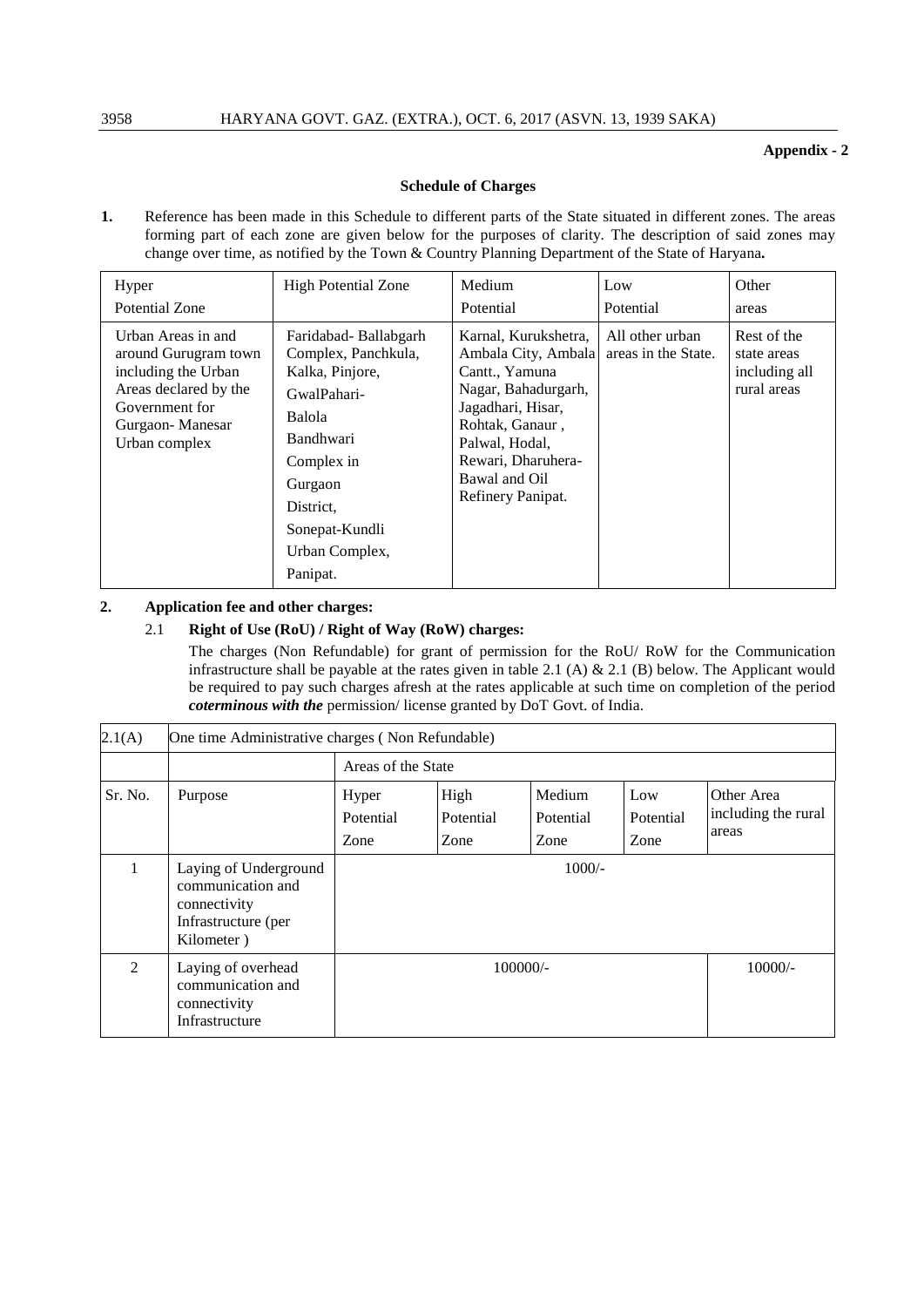# HARYANA GOVT. GAZ. (EXTRA.), OCT. 6, 2017 (ASVN. 13, 1939 SAKA) 3959

| 2.1(B)         | Annual Charges for Right of Use (in Rs.)                                                                                                      |                            |                             |                             |                          |                                                     |  |
|----------------|-----------------------------------------------------------------------------------------------------------------------------------------------|----------------------------|-----------------------------|-----------------------------|--------------------------|-----------------------------------------------------|--|
|                |                                                                                                                                               | Areas of the State         |                             |                             |                          |                                                     |  |
| Sr. No.        | Purpose                                                                                                                                       | Hyper<br>Potential<br>Zone | High<br>Potential<br>Zone   | Medium<br>Potential<br>Zone | Low<br>Potential<br>Zone | Other<br>Area<br>including<br>the<br>rural<br>areas |  |
| $\mathbf{1}$   | for use of street light<br>poles to carry<br>OFC/Aerial<br>cabling/cables for<br>cable TV (per pole)                                          | $500/-$                    |                             |                             |                          |                                                     |  |
| $\overline{2}$ | Erection of Poles for<br>overhead cables (per<br>pole)                                                                                        | $1000/-$                   |                             |                             |                          |                                                     |  |
| $\overline{3}$ | Dish Antenna (other<br>than Dish Antenna<br>installed under DTH)                                                                              |                            | Rs. 5000/- per Dish Antenna |                             |                          |                                                     |  |
| $\overline{4}$ | Erection of Ground<br><b>Based Masts/Tower</b><br>(per site)                                                                                  |                            | $10,000/$ -                 |                             |                          | $5,000/$ -                                          |  |
| 5              | Erection of Mobile/<br>Communication roof<br>top tower/roof top<br>pole (per site)                                                            |                            | $10,000/-$                  |                             |                          | $5,000/$ -                                          |  |
| 6              | Moveable<br>communication<br>towers/Cell on wheels<br>in lieu of permanent<br>infrastructure to cover<br>the blank areas. (per<br>such tower) |                            | $10,000/-$                  |                             | $5,000/$ -               |                                                     |  |

- 2.1.1 The Applicant may, if desires, can deposit one time charges under sub table 2.1(B) of Appendix 2, equivalent to five times of such full annual charges. Such charges would exempt him from further liability of payment of the annual charges as mentioned under sub table 2.1 (B) of Appendix 2 and may hold good for the period of the permissions coterminous with the period of license/ permission granted by DOT.
- 2.1.2 The Appropriate Authority shall not charge any other amount except the application fee and other charges specified as above.

#### **2.2 Fee and other charges in respect of installation / laying of communication and connectivity infrastructure on Government lands and buildings :-**

- 2.2.1 The Applicant shall deposit application fee and other charges as specified under Para 2 of Appendix 2 in respect of lands and buildings of Central/State Government or statutory or non- statutory bodies/institutions in the State of Haryana.
- 2.2.2 The below mentioned annual charges apart from the charges specified in sub-Para 2.1 (A) above shall be applicable only for using area of lands and buildings of Government or statutory or non-statutory bodies/institutions.
	- a. In the case of lands and buildings belonging to Central Government or statutory or non-statutory bodies/institutions of the Central Government, rates of annual charges as may be determined by the Central Government, shall be deposited by the Applicant with the concerned Department of Central Government or statutory or non-statutory bodies/institutions, as the case may be;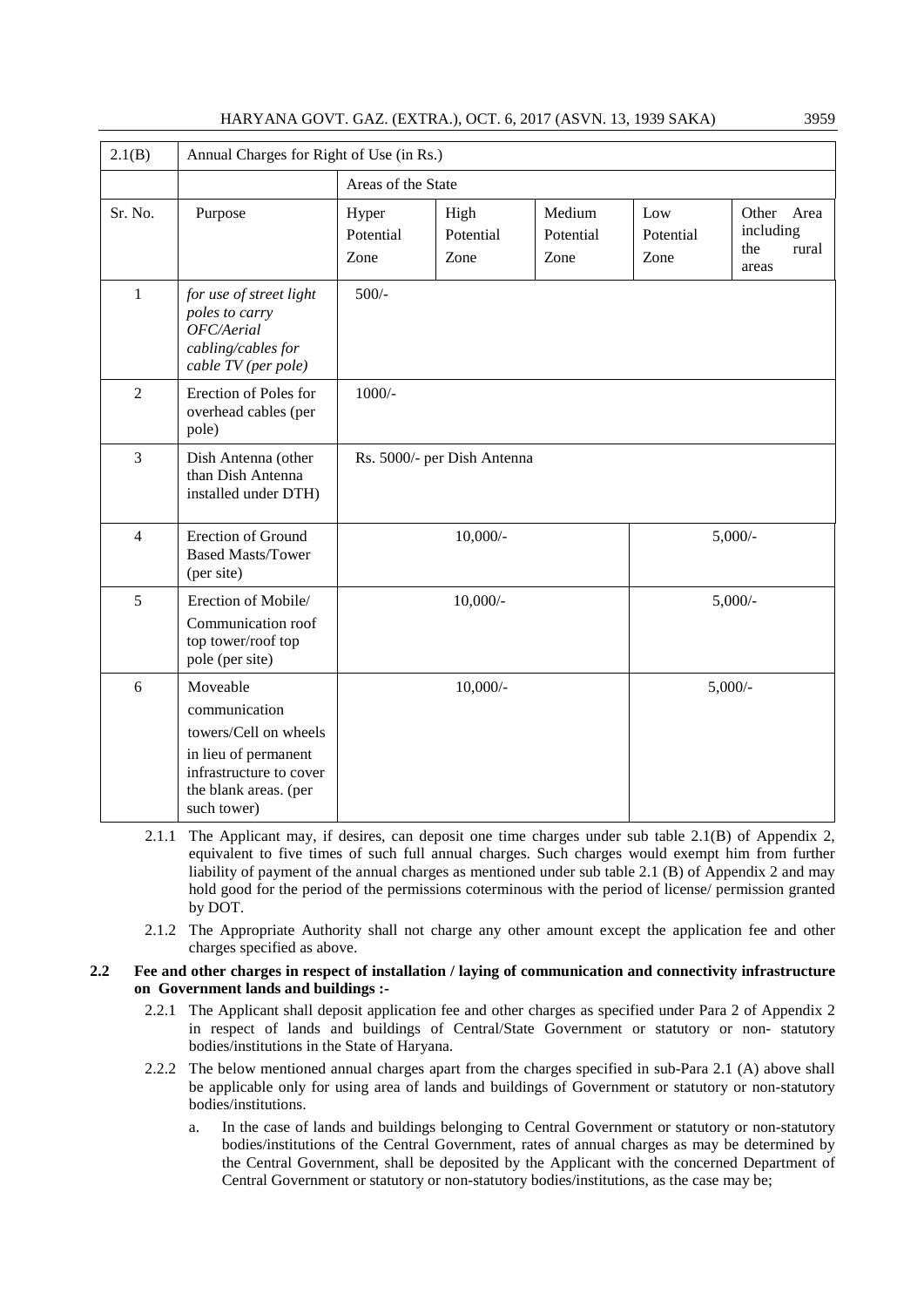- b. In case of lands and buildings belonging to Appropriate Authority as mentioned in para 2 of the policy, an annual charges (per sq.mtr) @ 10% of the applicable collector rate shall be deposited with the concerned Appropriate Authority by the Applicant;
- c. In case of each Wi-Fi antenna or Micro Cell unit/antenna with utility box attached to Cell/antenna are installed on any land or building including bus shelters, street light pole, public places, other Government premises annual charges of Rs.1000/- shall be deposited by the Applicant to the Appropriate Authority;
- d. The licensee shall deposit Rs. 500/- per pole annually to the Appropriate Authority for use of street light poles to carry OFC/Aerial cabling/cables for cable TV;
- e. The annual rent for putting up manhole on the OFC route shall be charged (per Sq.mtr) @1O% of the applicable collector rates taking actual number of chambers and their actual size into consideration. Any other charges shall not, however, be levied for putting up manholes;
- f. Restoration charges in the shape of bank guarantee for laying underground OFC to the Appropriate Authority shaII be submitted as mentioned in Para 2.3;
- g. No fee and charges shall be recovered from the Government Departments for establishing Telecommunication system including towers/poles for their use.
- 2.2.3 Wherever the Applicant service provider/ infrastructure provider proposes to use privately owned land for the said purpose, no *annual right of use charges* as mentioned under table 2.1 (B) shall be payable to the concerned agencies to that extent and the lease agreements/ charges shall be decided/ settled mutually between the parties. The Appropriate Authority would only ask for the lease agreements between the parties in such cases.

# **2.3 Performance Bank Guarantee (PBG):**

The applicant shall furnish a refundable Performance Bank Guarantee (PBG) towards security for restoration of the sites dug/ used in the process of execution of works. The BG shall be valid for a period of six months over and above the completion period and would have to be renewed accordingly in the event of grant of extension of execution period. The competent authority shall discharge the BG on satisfactory restoration of the area. The PBG shall be furnished at the following rates:

|                | Performance Bank Guarantee against restoration works (Rs. per route meter)             |                 |                 |                 |           |         |  |
|----------------|----------------------------------------------------------------------------------------|-----------------|-----------------|-----------------|-----------|---------|--|
|                | Performance Bank Guarantee<br>Metalled<br><b>Others</b><br>Cement<br>Unpaved<br>Cement |                 |                 |                 |           |         |  |
|                |                                                                                        | Concrete        | Concrete        | Roads/          | (Kutcha)  |         |  |
|                |                                                                                        | Roads/          | Paver           | Pavements       | Roads/    |         |  |
|                |                                                                                        | Pavements       | <b>Blocks</b>   |                 | Rastas    |         |  |
| 1              | Micro Trenching Method                                                                 | $50/-$          | $50/-$          | $30/-$          | <b>NA</b> | $20/-$  |  |
| $\mathfrak{D}$ | Horizontal Directional<br>Drilling Method/<br><b>Horizontal Boring</b><br>Method       | $100/-$         | $100/-$         | $100/-$         | $100/-$   | $100/-$ |  |
| 3              | Open Digging Method                                                                    | Not.<br>Allowed | Not.<br>allowed | Not.<br>Allowed | $500/-$   |         |  |

2.3.1 The amount for performance Bank Guarantee against restoration shall be reviewed every five years.

- 2.3.2 In case of time-over runs for completion of the works, the Bank Guarantee shall be renewed/ got extended by the Applicant corresponding to the revised completion period + 6months. The Applicant shall obtain formal permission for time-extension from the competent authority.
- 2.3.3 The Applicant shall report satisfactory completion of restoration of related work sites, which shall be visited/ ascertained by a representative of the State Government Department/ Agency within a period of 15 days of such report. Thereafter, the Bank Guarantee shall be discharged to the Applicant within 15 days from the date of inspection thereof or 30 days of submission of the request subject to such restoration works having been carried out to the satisfaction of the said authority.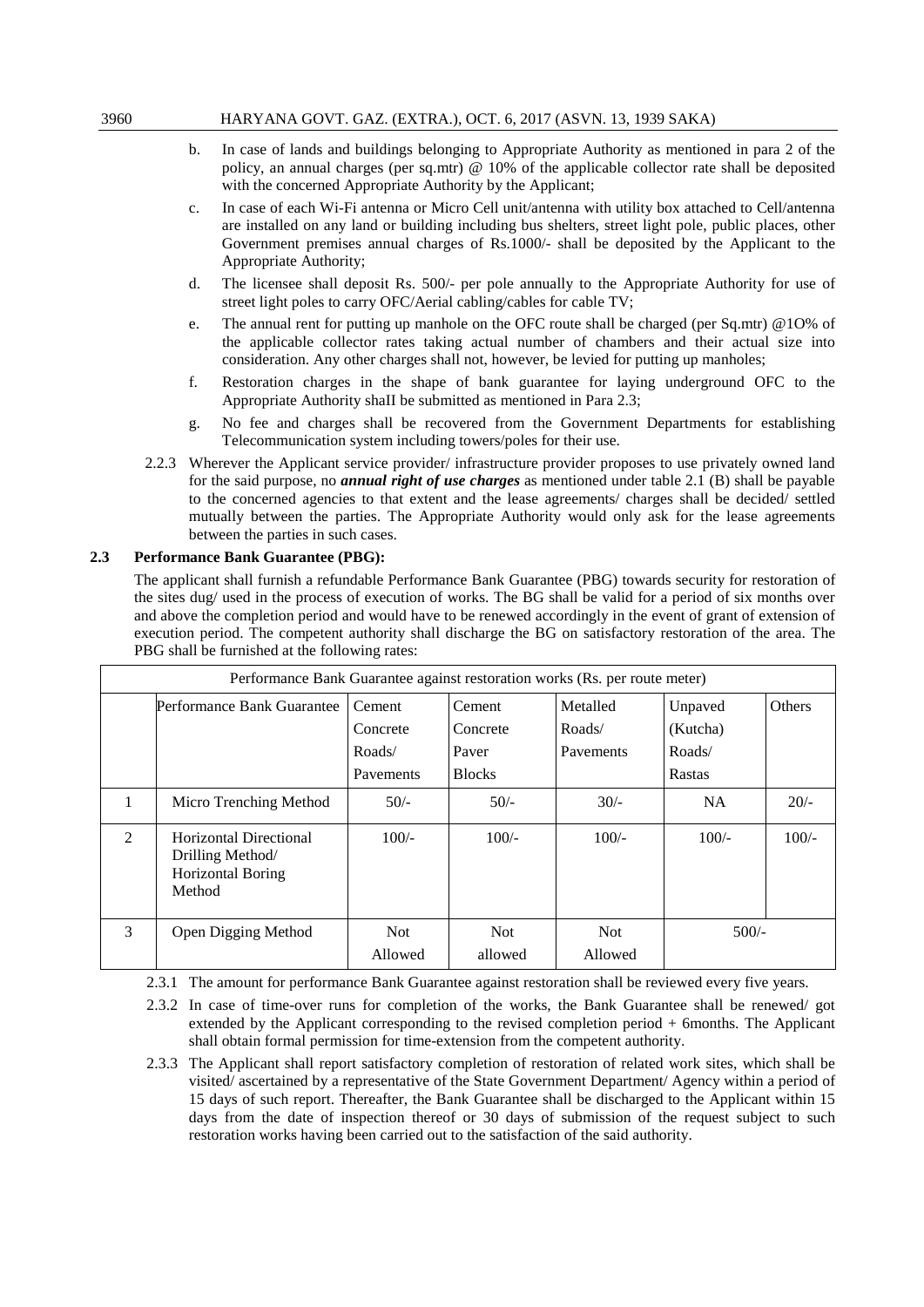- 2.3.4 The Applicant may pro*vide* the PBG, as applicable for a stretch over which the work is proposed to be undertaken and roll the same over to each of the subsequent stretches, subject to the validity of such PBG for the period of execution + 6 months.
- 2.3.5 In case the work contemplated by the Applicant is not completed to the satisfaction of the concerned Government Department/ Statutory Authority/ State Agency granting the permission, the Competent Authority may extend the completion period as deemed appropriate, along with extension in Bank Guarantee. Where the Applicant fails to meet his performance obligations in this behalf within the agreed time-frame, the Competent Authority may en-cash the Bank Guarantee and undertake restoration of the site on its own at the risk and cost of the Applicant.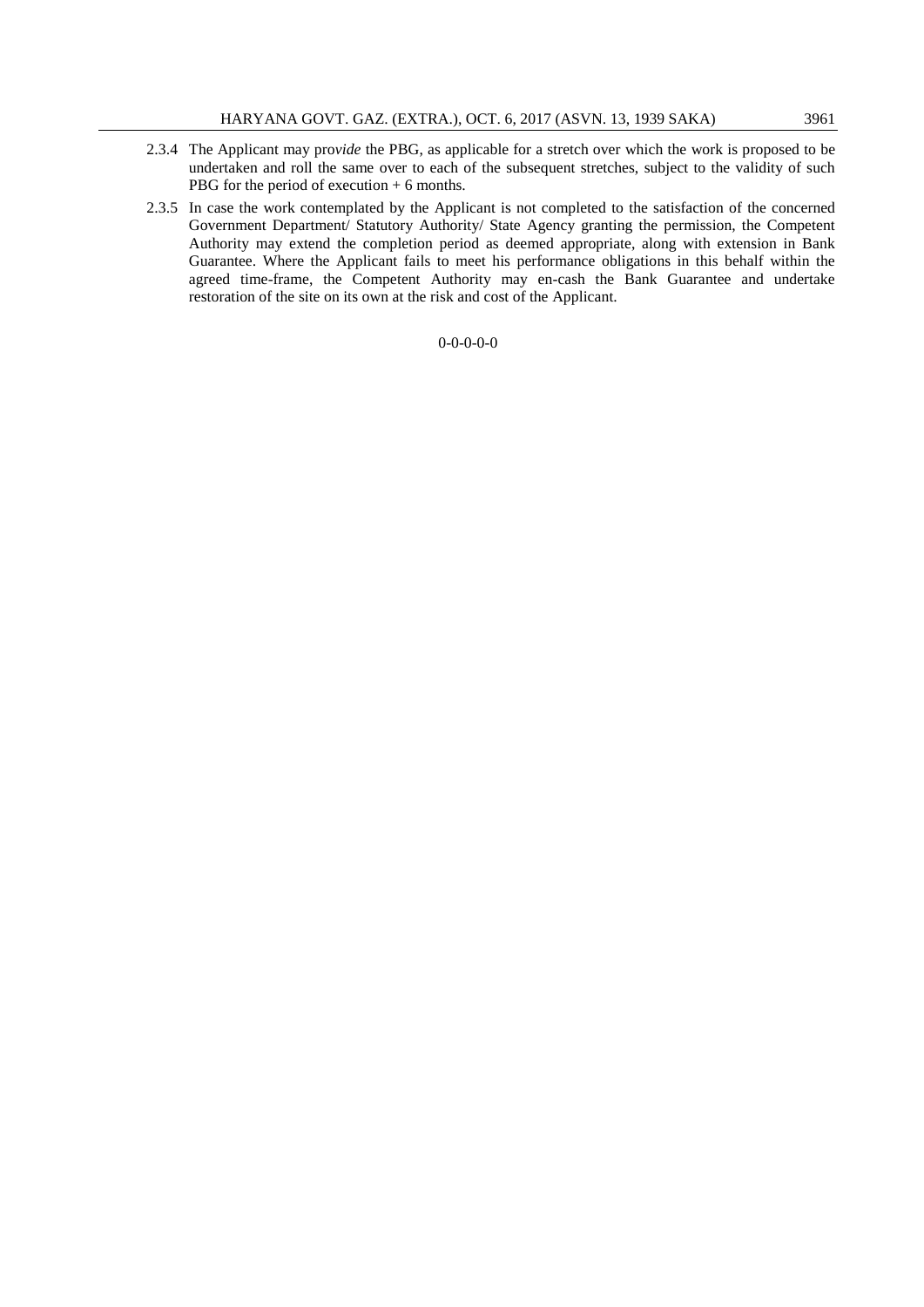#### **Appendix -3**

#### **1. Location of Ground Based Masts (GBM) / Communication / Mobile Towers**

It is important that the GBM/ Communication/ Mobile towers installed conforms to the radiation and safety norms prescribed by the Department of Telecom, Government of India or the TRAI or any other competent authority in this behalf at all times. Further, the location thereof shall be governed by radiofrequency system adopted by the applicant and shall be allowed subject to the following conditions namely:

- 1.1 "Applicant" should strictly follow norms and mechanism laid by DoT GoI and TERM Cell modified time to time and getting clearances from SACFA wherever applicable.
- 1.2 The State Government Departments/ Statutory Authorities/ State Agencies should endeavor to explore the possibility of identifying suitable spaces within their premises or land as found suitable by the infrastructure provider for the installation of the GBMs/ Mobile/ communication Towers. The space for such facilities will be made available to the Applicant in accordance with this policy within a period of one month from the date of application, failing which the Applicant shall be free to install the said structures at alternate locations/ sites identified by them, subject to the conditions laid down in this policy.
- 1.3 The Applicant shall obtain the permission of the Forest Department for erection of any Communication Infrastructure facility (mobile /Communication towers/ ground based masts etc.) within the areas notified as Reserved Forests. Protected Forests and the areas forming part of any National Park/ Wildlife sanctuary. The Forest Department shall take a decision on such application within 30 days from the data of submission of application. If no decision is taken within the prescribed period, the permission shall be deemed to have been granted.
- 1.4 The conditions pertaining to the Moveable Communication Towers/ cell on wheel shall be as per the clause no 2.2 under Eligible to Apply, 4.2 & 4.3 under Validity of Permission and Appendix 2.1 (B) of the policy.
- **2. Technical parameters to be followed by the "Applicant"- Infrastructure/ Service Provider while laying the cables (over-ground and underground), erection and installation of Poles/ Dish Antennas / Ground Based Masts/ Mobile & Communication Towers.**
	- 2.1. **Laying of underground cables**:
		- 2.1.1. The Applicant shall undertake laying of underground communication infrastructure works in a manner so as to cause least public inconvenience. He would be expected to suitably cordon- off the area to ensure public safety and encouraged to execute the works during off-peak times so as to cause minimum inconvenience to the public traffic. The Applicant shall restore the dug up area/ sites to their original condition simultaneously, clear the area of any unused earth/ debris, and dispose off such debris/ earth at the sites away from the work site as permitted by the competent authority and to the satisfaction of the concerned authority.
		- 2.1.2. The applicant shall carry out Ground penetration/ probing Radar survey for detection of existing utilities/ services along the route where the cable is proposed to be laid. The data collected in respect of existing utility services through this survey would be unconditionally shared with the concerned Government Department/ Statutory Authority/ State Agency free of any charge;
		- 2.1.3. As far as possible, the Applicant should carry out the work by using Micro Trenching/ Horizontal Directional Digging (HDD) techniques or Horizontal boring methods so as to minimize the damage and to cause minimum inconvenience to public;
		- 2.1.4. The cable shall ordinarily be laid at the edge of the Right of Way or as permitted/ approved by the competent authority. In case of restricted width of the Right of Way, which may be adequate only to accommodate the carriageways, central verge, shoulders, slopes of embankment and drains, the cables shall be laid beyond the toe-line of the embankments and clear of the drain. Wherever it is found that it is not feasible to lay the cable without adversely impacting the existing utilities/ services, the permission may be declined;
		- 2.1.5. The top of the casing/ conduit pipe containing the cables shall be at least 1.5 meters below the top surface subject to at least 0.3 m below the drain inverts;
		- 2.1.6. Pits of 1 x 1 mtrs and 1.5 mtrs deep, shall be made at a distance of 100 mtrs, centre-to-centre, for laying cables. However, in case of special site conditions, variable depth/ dimensions may be permitted depending on the site conditions;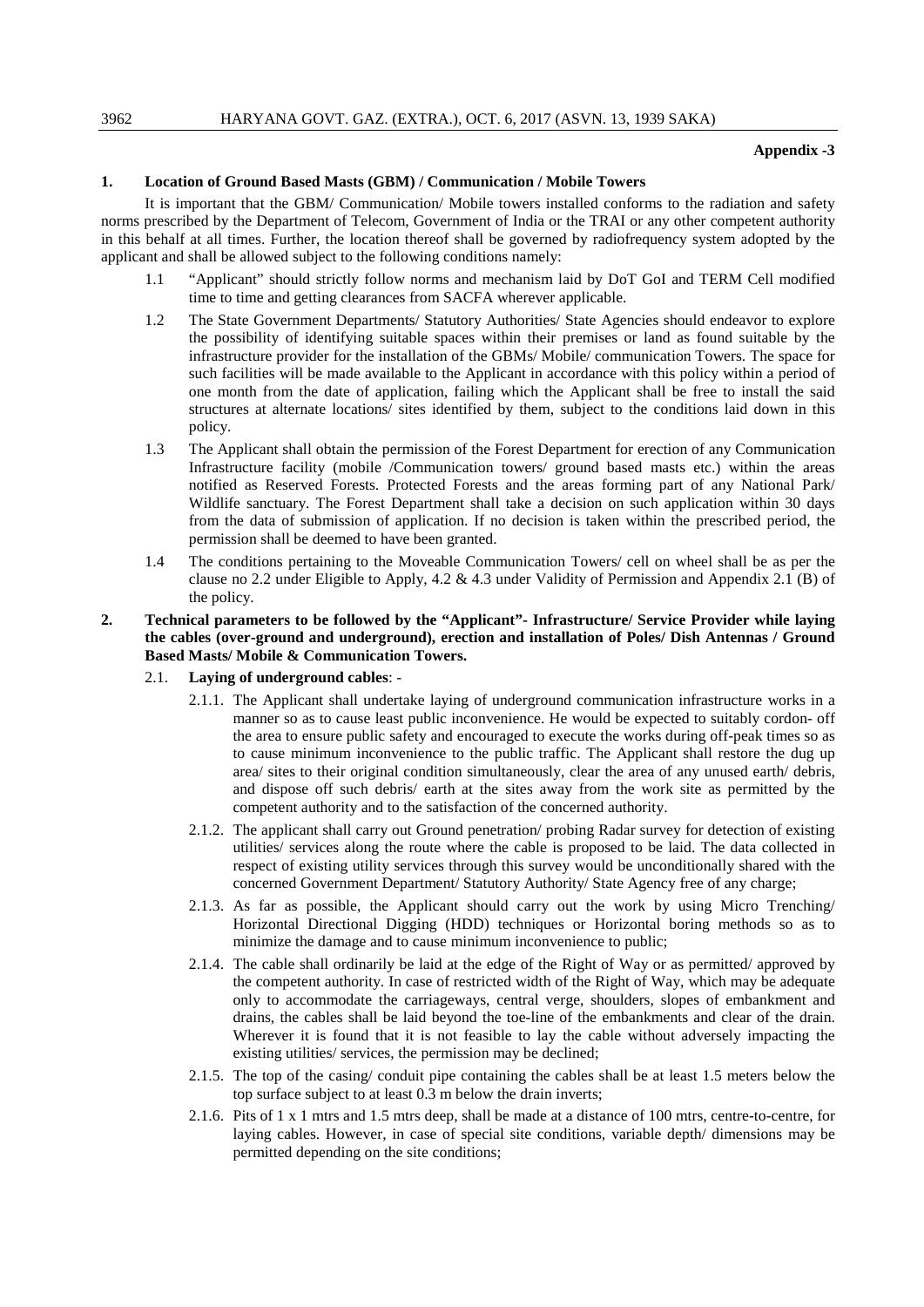2.1.7. Route markers shall be fixed, preferably in steel or concrete, along the route at an interval of 300 mtrs with clear marking of the ownership and depth of the cable laid.

# 2.2. **Erection of poles for overhead cables: -**

- 2.2.1. The electric poles shall be allowed to lay overhead OFC/Cable TV/Communication cables*.*
- 2.2.2. Wherever, it is not feasible to avoid laying of overhead cables, the applicant shall take all precautionary measures to maintain the ecosystem and aesthetics of that area.
- 2.2.3. The height of the pole shall be such that it does not interfere with the electric cables/ distribution transmission system and meet all DoT guidelines.
- 2.2.4. Subject to availability, a maximum 1mtr x 1mtr space shall be made available for erection of the pole at a minimum distance of 300mm from the edge of the walkway of road (road berm) as the case may be and should be installed in cement-concrete foundation;
- 2.2.5. The sag of cable should be such that it does not interfere with the movement of vehicles at any crossing or movement of public transport/ traffic.

# 2.3. **Dish Antennas:-**

No person (other than Dish Antenna installed under DTH) shall install or operate cable head-end, dish antenna, dish or any other mode for originating and communicating cable services and cable modem services to subscribers unless he has obtained permission in this regard from the concerned authority of the State Government Department/Statutory Authority/State Agency;

#### 2.4. **Ground based Masts:-**

The height of Ground Based Mast shall be approved/ certified by SACFA and shall be subject to the norms and mechanisms laid down by DoT GoI from time to time.

#### 2.5. **Mobile/ Communication towers: -**

- 2.5.1. The height of the Mobile/communication Tower shall be approved/ certified by SACFA and shall be subject to the norms and mechanism laid down by DoT GoI from time to time.
- 2.5.2. EMF Radiation: The EMF radiation from active equipment installed by Telecom Infrastructure Provider on the mobile communication Towers shall be subject to the norms & mechanism lay down by DoT GoI from time to time. TERM cell of the Department of Telecommunication, Govt. of India is the competent agency to tender advice, monitoring and ensuring the control on EMF radiation related matters.
- 2.5.3. The respective TERM cell can audit the BTS for EMF radiation at any time as per the DOT Guidelines.

# **3. Other terms and conditions to be adhered by the Applicant while laying the cables (over-ground and underground), erection of Poles / Dish Antennas / Ground Based Masts/ Mobile/ Communication Towers.**

- 3.1. The terms and conditions/ guidelines issued/ notified by the Department of Telecommunications, Government of India in respect of any conditions applicable to the Infrastructure provider or licensees, as amended from time to time, shall be applicable and will be the binding in all cases;
- 3.2. The permission to lay underground/ over-head communication/ connectivity infrastructure will not be granted, where it causes disruption of public services and facilities, obstruction/ hindrance to the pedestrian movement or vehicular traffic. The principle of public convenience and safety shall over-ride all other considerations. However, the Competent authority may grant permission in cases of extreme criticality only if the Applicant offers to suitably adjust and/ or realign such services at his own cost without any adverse impact on the public services to the satisfaction of the competent authority;

#### 3.3. **Distance from nearby building and height of antennas should be governed as per latest DoT Guidelines amended for time to time.**

- 3.4. The "Applicant", to whom permission for installation of GBM / Mobile / communication towers has been granted, shall be responsible to get the certification from Telecom Enforcement Resource and Monitoring (TERM) cell on all the technical parameters including technical safety and radiation etc.
- 3.5. For all the existing as well as new Base Transceivers Stations (BTS), the "Applicant" must submit selfcertificate periodically in the format as prescribed by Telecommunication Engineering Centres (TEC) Department of Telecommunications, Government of India in order to ensure that all general public area around the site are within the safe Electromagnetic Radiation (EMR). Non-compliance with the radiation emission standards shall attract penalties as prescribed by the Department of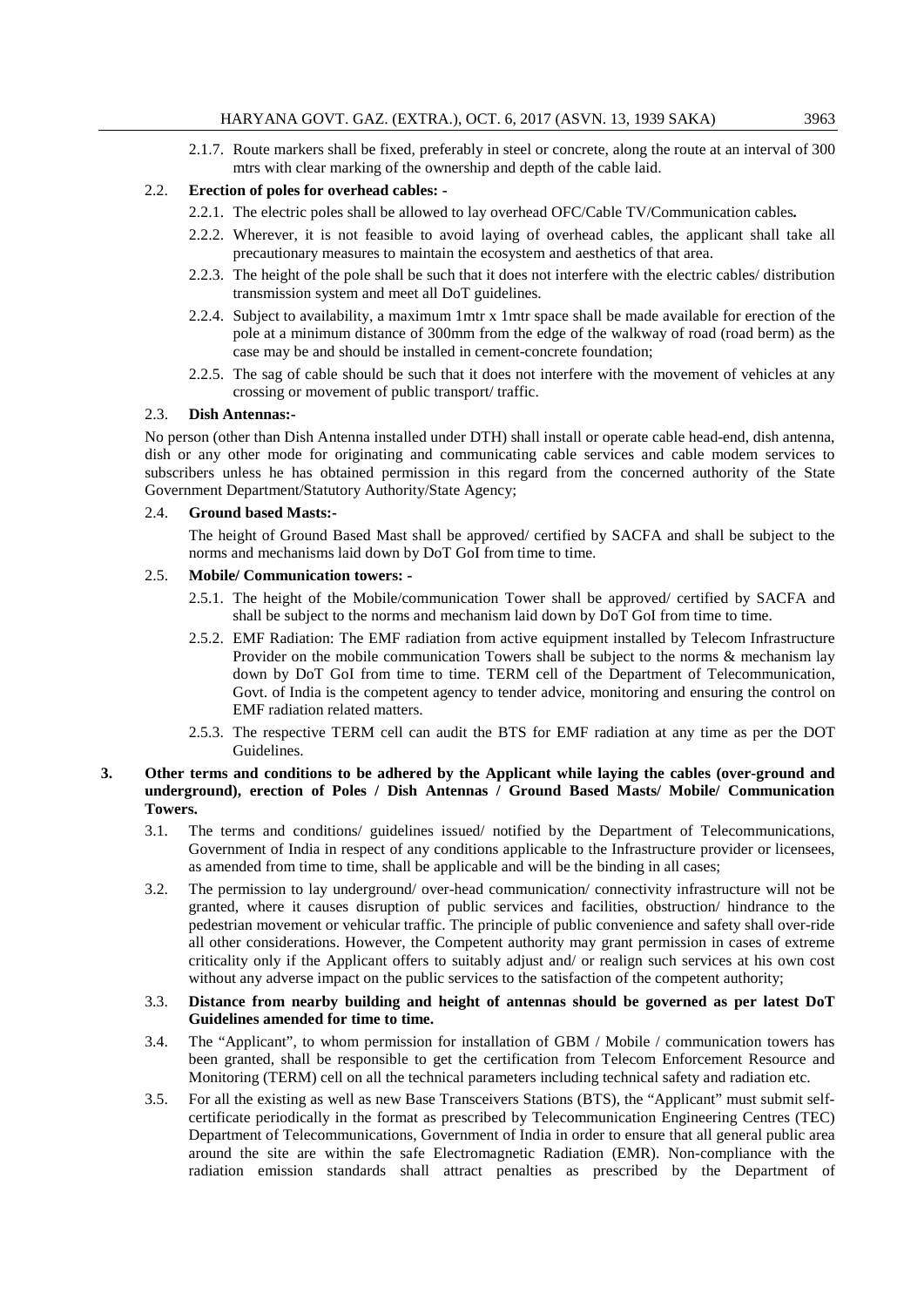Telecommunications, Government of India from time to time. Any violation will attract heavy penalties on applicant service provider (s) and may lead to shut down of BTS in case violation persists after obtaining the consent of the respective TERM cell of DoT in respect of the EMF radiations related issues.

- 3.6. The Applicant, to whom permission has been granted for setting up of GBM/ Mobile/ communication towers, shall be solely responsible for any damage to the building, adjoining buildings and for the public safety;
- 3.7. Lightening arresters pro*vide*d at the top of the GBM/mobile/communication Tower, shall be of adequate height so that all protruding antennas hoisted on the mast are protected within its conical safety zone;
- 3.8. Aviation warning lights installed at the top of the GBM/Mobile/Communication Towers shall be as per International Civil Aviation Organisation's guideline and should be checked regularly for good operating conditions;
- 3.9. The earth resistance of the GBM/ Mobile/ Communication towers should be maintained within the prescribed range and should be checked periodically;
- 3.10. The Applicant to whom the permission has been granted for setting up of communication infrastructure other than the GBM/Mobile/Communication Tower shall also be responsible to get the required checks of such communication infrastructure from any Government approved agency ensuring structural safety for the period of installation and will submit the report to the competent authority; Fresh copy of structural stability certificate would be required to be submitted at the time of renewal of site contract for mobile tower.
- 3.11. The optic fibre cable/ communication cables shall not be brought into use by the Applicant unless a completion certificate is obtained to the effect that the Telecom cables/ ducts/ manholes have been laid in accordance with the approved specifications and drawings and the pits have been filled-up to the satisfaction of the concerned Authority;
- 3.12. In case any shifting or change in alignment of the already laid optic fibre cable/ other communication cables/ ground based masts/ mobile/ communication towers is necessitated due to widening of roads/ construction of flyovers or public buildings, the Applicant shall be bound to do the same at his own cost within the period specified by the respective authority. If the Applicant fails to comply with this condition to the satisfaction of the Authority, the same shall be got executed by the Authority at the risk and cost of the Applicant. The charges so incurred on this account shall be recoverable from the Applicant;
- 3.13. In order to avoid repeated digging on the same routes, the Applicant may voluntarily lay extra ducts /conduits with redundant capacity so as to take care of any future needs. However, the creation of excess capacity shall not be a precondition for giving right of way permission;
- 3.14. The Applicant shall ensure safety and security of all underground installations/ utilities/ facilities and shall be solely responsible for compensation/ indemnification of concerned authority for damage caused/ claims or replacements sought for at the cost and risk of Applicant to the concerned authority;
- 3.15. The extent of the digging trenches should be strictly regulated so that the cables are laid and trenches are filled up before the close of the work for that day. Filling should be to the satisfaction of the concerned agency designated by the department/statutory body;
- 3.16. The applicant shall not undertake any work of shifting or alterations to the said cables /communication cables without the prior permission of the concerned authorities in writing. However, for any repair applicant shall intimate the concerned authority/DC. The Applicant shall be liable to give a notice of 15 days with route/ location details prior to digging for fresh/ maintenance/ repair works;
- 3.17. The Applicant shall be advised to obtain insurance cover from an IRDA approved insurance company against damages to the existing cables/ underground installations etc. during digging;
- 3.18. The applicant shall make his own arrangement for crossing of cross drainage structures, etc, below the river bed. In case, this is not feasible, the cables/ ducts may be carried outside the railings/parapets and supported on brackets fixed to the outside of the bridge super-structure. The fixing and supporting arrangement with all details shall be got approved in advance from the concerned Authority granting such permission. Additional cost on account of fixing and supporting arrangement, as assessed by the Authority, shall be payable by the Applicant. If the Applicant fails to comply with this condition to the satisfaction of the Authority, the same shall be got executed by the Authority at the risk and cost of the Applicant and the cost so incurred on this account shall be recoverable from the applicant;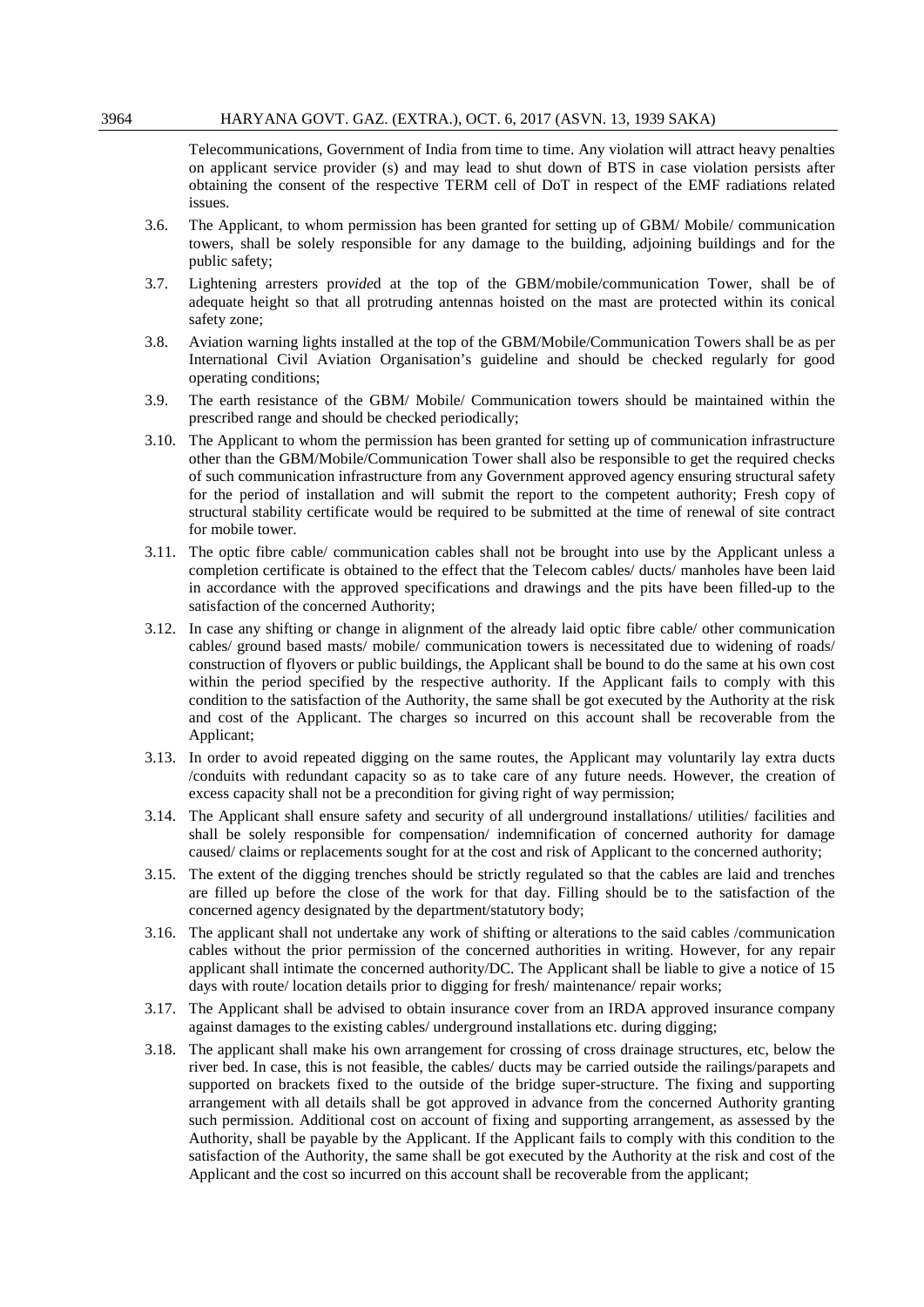- 3.19. In case of any damage to the essential services i.e. water supply, sewerage system and telecommunication lines, electricity supply etc, it will be the responsibility of the company to get the services restored to their original and satisfactory condition at its own cost;
- 3.20. Concerned Authority / Department shall not be responsible for any damage to Optic Fibre cable and resultant losses, if any, during performance of official duties by any employee of concerned Authority / Department. To avoid damage to the existing OFC authorities to intimate the applicant / TSP before carrying out any maintenance/digging work in the route of existing OFC;
- 3.21. The Applicant shall have to pro*vide* barricading, danger lighting and other necessary caution boards, danger lights while executing the works;
- 3.22. If any traffic diversion works are found necessary during the working period, such diversion shall be pro*vide*d by the Applicant at his cost;
- 3.23. The concerned authority will be competent to effect an modification/ alterations in the site plan/ route, if necessary, in the interest of public safety;
- 3.24. The structures/cables shall not be sub-let without the permission of the Concerned Authority;
- 3.25. The applicant shall have to abide by all the terms & conditions laid in this Policy for provision of Infrastructure for communication & connectivity In Haryana;
- 3.26. Any dispute arising between the signatories to an agreement under this policy shall be settled /resolved in accordance with the procedures outlined in the Agreement i.e. all the disputes will be settled at Chandigarh. In case of breach of any of the clauses of the Agreement, the competent authority will be entitled to terminate the contract after giving a show cause notice of 15 days. An officer of the rank of Administrative Secretary, (to be nominated by the Government of Haryana) and a representative (to be nominated by the Applicant) will act as Arbitrators to whom the dispute will be referred and the decision of the Arbitrators will be final and binding on both parties.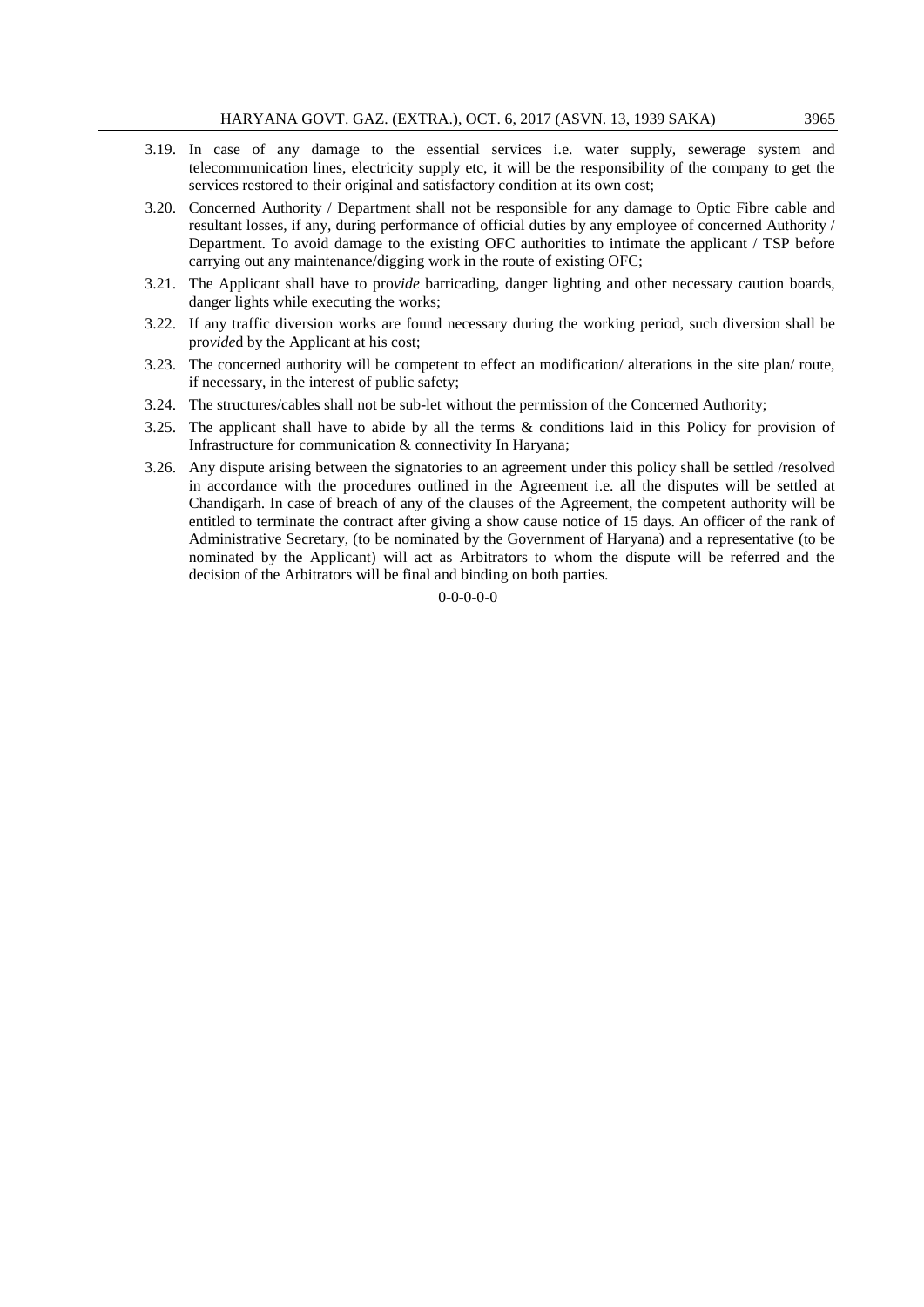#### **Appendix 4**

# **Notification**

#### The 8th October, 2015

**No. 2/368/Vol-II/2785.—** in order to effectively address Public Grievances relating to Installation of Towers and other issues relating to Telecom infrastructure, the Governor of Haryana is pleased to Constitute State Level Telecom Committee (SLTC) and District Level Telecom Committee (DLTC) in the State.

|  | The Constitution of the State Level Telecom Committee shall be as follows:- |  |
|--|-----------------------------------------------------------------------------|--|
|--|-----------------------------------------------------------------------------|--|

| Sr. No. | Designation                                                                                        | Position |
|---------|----------------------------------------------------------------------------------------------------|----------|
| i.      | Chief Secretary, Haryana                                                                           | Chairman |
| ii.     | Administrative Secretary, Revenue                                                                  | Member   |
| iii.    | Administrative Secretary, Home                                                                     | Member   |
| iv.     | Administrative Secretary, IT                                                                       | Member   |
| V.      | Administrative Secretary, PWD (B&R)                                                                | Member   |
| vi.     | Administrative Secretary, Health                                                                   | Member   |
| vii.    | Administrative Secretary, Urban Local Bodies                                                       | Member   |
| viii.   | Administrative Secretary, Environment                                                              | Member   |
| ix.     | Administrative Secretary, Forest                                                                   | Member   |
| X.      | Director General of police                                                                         | Member   |
| xi.     | Chairman, Pollution Control Board                                                                  | Member   |
| xii.    | Chief Administrator, HUDA                                                                          | Member   |
| xiii.   | Managing Director, HARTRON                                                                         | Member   |
| xiv.    | Joint/Special/Secretary, IT (as case may be)                                                       | Convener |
| XV.     | Deputy Director General (TERM)-Haryana                                                             | Member   |
| xvi.    | <b>State Head of BSNL</b>                                                                          | Member   |
| xvii.   | State Heads of Telecom/Infrastructure Provider concerned (against whom<br>complaints are received) | Member   |
| xviii.  | Three eminent public persons (to be nominated by Chairman of SLTC).                                | Member   |
| xix.    | State Information Officer, HSU.                                                                    | Member   |

**2. The Role and Responsibilities of SLTC are as under:-**

- (i.) State Level Telecom Committee (SLTC) shall act as the appellate body of District Level Telecom Committee (DLTC).
- (ii.) State Level Telecom Committee (SLTC) shall have powers to amend, cancel, endorse the decisions of the District Level Telecom committee (DLTC) or to remand back to District Telecom committee for considering a fresh.
- (iii.) The recommendations of SLTC/DLTC shall be adhered to by concerned ULB/Police Department or any other authority related to the subject.

# **3. The Constitution of the District Level Telecom Committee shall be as follows:**

| Sr. No. | Designation                                   | Position |
|---------|-----------------------------------------------|----------|
| 1.      | Deputy Commissioner of the concerned District | Chairman |
| ii.     | <b>Additional Deputy Commissioner</b>         | Convener |
| iii.    | Super intendent of Police                     | Member   |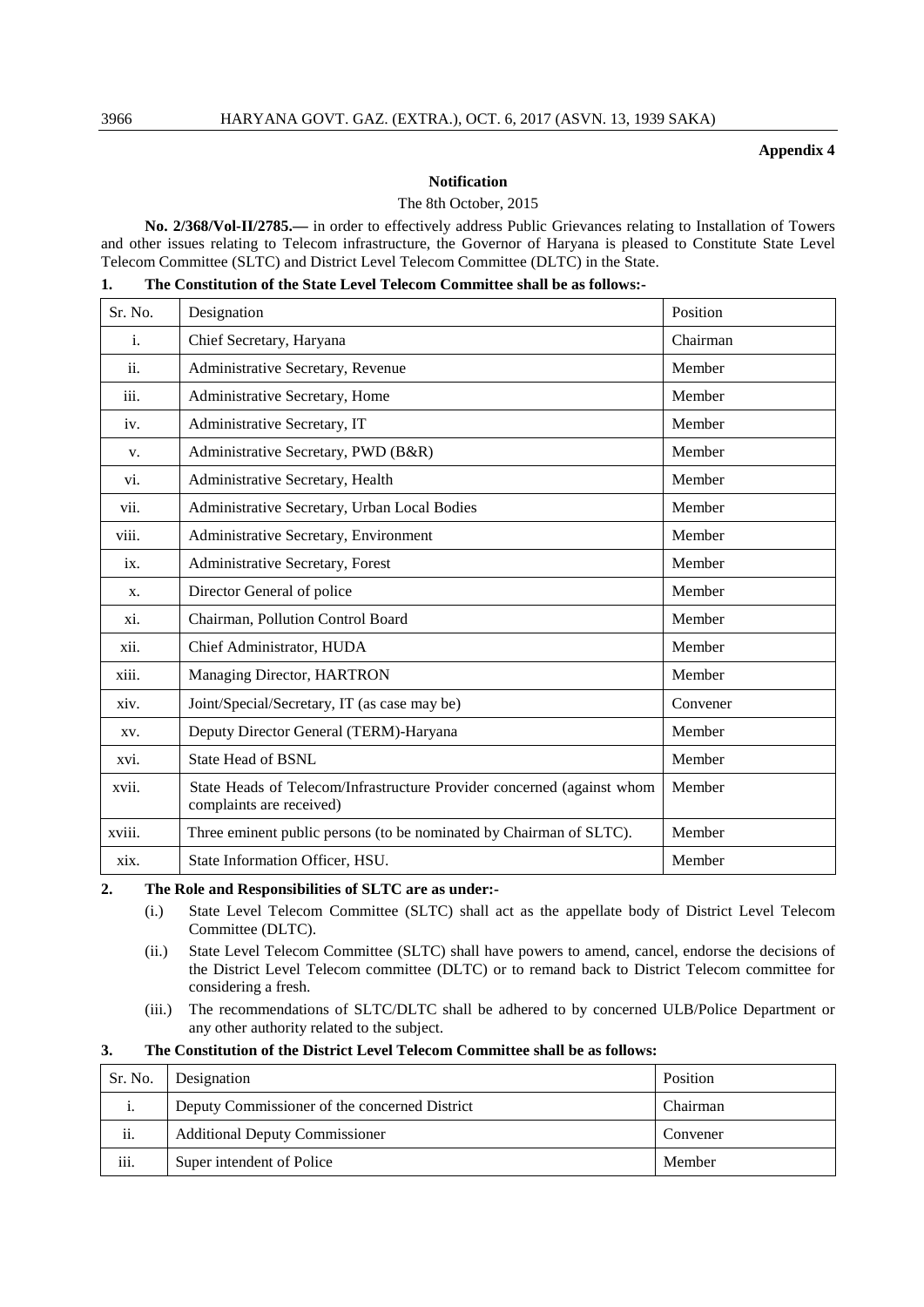| HARYANA GOVT. GAZ. (EXTRA.), OCT. 6, 2017 (ASVN. 13, 1939 SAKA) |  |  |  | 3967 |
|-----------------------------------------------------------------|--|--|--|------|
|-----------------------------------------------------------------|--|--|--|------|

| iv.   | Civil Surgeon / CMO                                                                                    | Member |
|-------|--------------------------------------------------------------------------------------------------------|--------|
| V.    | Executive Engineer (PWD, Roads)                                                                        | Member |
| V1.   | Executive Engineer, Buildings)                                                                         | Member |
| vii.  | District Development & Panchayat Officer                                                               | Member |
| viii. | Regional Officer, State Pollution Control Board                                                        | Member |
| ix.   | Assistant Director General, TERM Cell. Haryana                                                         | Member |
| X.    | District Head of BSNL                                                                                  | Member |
| xi.   | Divisional Forest Officer                                                                              | Member |
| xii.  | District Heads of Telecom/Infrastructure Provider Concerned (against)<br>whom complaints are received) | Member |
| xiii. | Three eminent public persons (to be nominated by Chairman of DLTC)                                     | Member |
| xiv.  | Representative of ULBs concerned                                                                       | Member |
| XV.   | District Informatics Officer/ADIO, NIC (As case may be)                                                | Member |

**4. The Role and Responsibilities of DLTC committees are as under:-**

- (i) District Level Telecom Committee shall deal with public grievance relating to installation of Mobile towers and other issues relating to Telecom Infrastructure in the respective District.
- (ii) District Level Telecom Committee shall not initiate suo moto actions based on Public protest / complaint/ petition/ press/media reports etc. in connection with Mobile Tower Installation.
- (iii) District Level Telecom Committee shall have powers to send recommendation to ULB or any other authority to cancel the permits granted by ULBs or any other authority for installing Mobile Towers or to issue stop memo if the committee finds.
	- a. The operator violates Government of India/ State Government guidelines, building rules of ULB or any other authority.
	- b. Any other Institutions involved have given adverse remarks against the Telecom Service Provider (TSP).
- (iv) The committee (DLTC) may give the company (TSP) an opportunity to rectify the defects, if the committee feels so.
- (v) Telecom Service Provider or petitioner/complainant may file appeal before State Level Telecom Committee (SLTC) with 15 days from the date of receipt of the DTCs Final decision, under intimation to ULB concerned.
- (vi) The recommendations of DTC shall be adhered to by concerned ULB/Police Department or any other authority related to the subject.
- (vii) The TSP can also approach DTC for redressing their grievances, if any.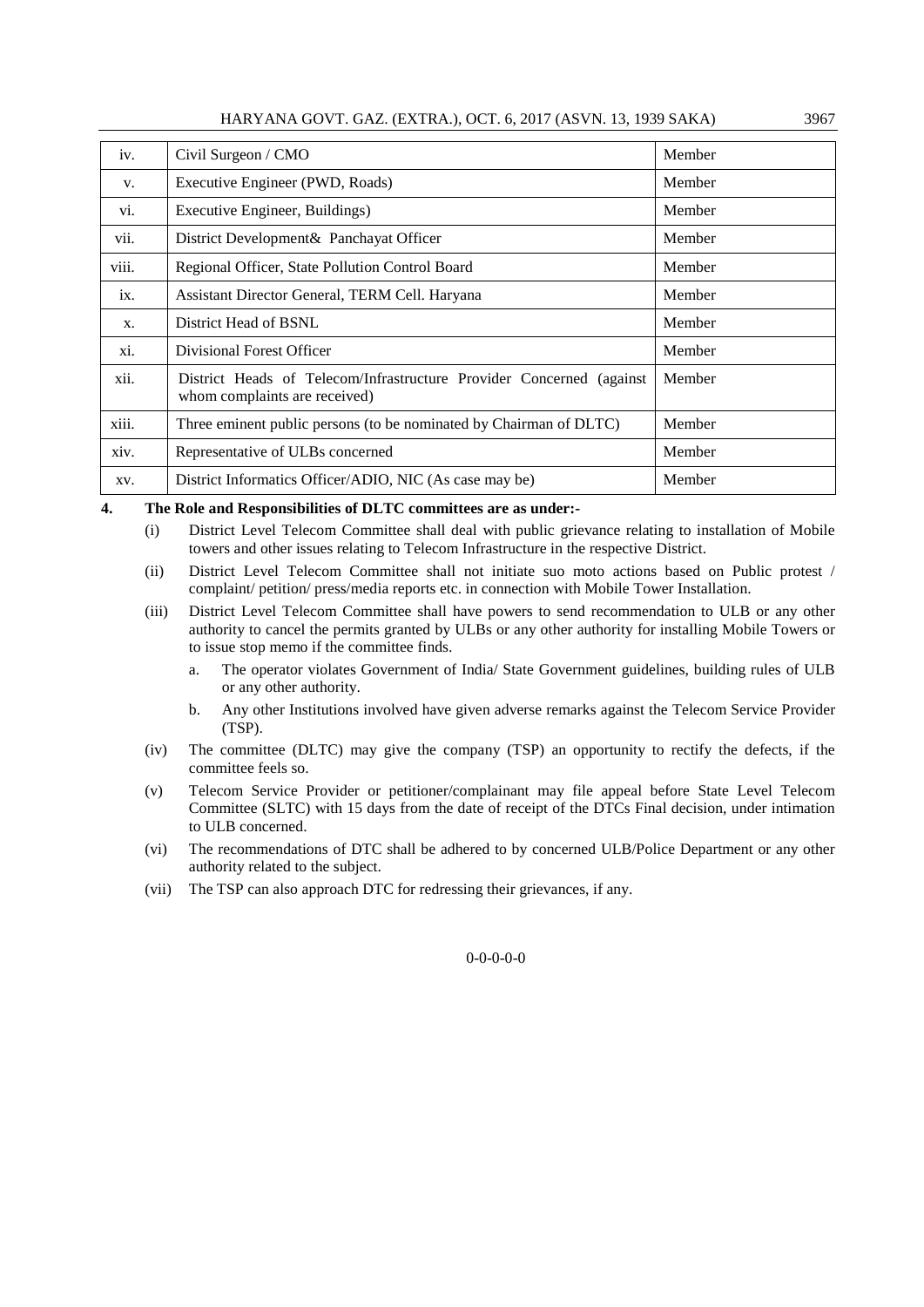#### **Appendix - 5**

#### **Guidelines for installation of Mobile Towers by Private Telecom Service Provider in the premises of Government Offices or Government Land:**

The below mentioned guidelines govern the matters relating to the installation of mobile/telecommunication towers in Government/PSU land and buildings by Telecom Infrastructure Provider in private sector only.

- 1. All applications for seeking permission of any competent authority to the installation of mobile/telecommunication towers in Government/PSU land and buildings shall be submitted by the Applicant, along with the prior written consent from the competent authority having legitimate right over the land, all other particulars and documents specified in **Appendix-1**, to the concerned Deputy Commissioner/ HOD of Institution concerned under whose jurisdiction the area/building falls. The procedure for granting the clearance will remain the same as specified above in this policy.
- 2. Annual user charges in respect of land area and building used for erection of Poles/ Ground Based Masts/ Mobile/ Communication Towers shall be determined as per the clause No. 2.2 of **Appendix-2** of this document.
- 3. The tower being constructed at Government land/Building is to be shared with and other Telecom Infrastructure Provider/Service Provider in future as per Technical feasibility. Telecom Infrastructure Provider/Service Provider should seek permission from the concerned authority before sharing infrastructure.
- 4. Charges for grant of permissions for the Right of Way (RoW)/ Right of Use (RoU) and associated infrastructure: Every Applicant shall be required to pay (i) one time Administrative charges (non refundable), (ii) annual charges for right of use, and (iii) furnish the performance Bank Guarantee as a refundable security for restoration of sites as per the details specified in **Appendix -2** of this policy.
- 5. One time Administrative charges & annual charges shall be payable to the department who own the land and buildings as per the fee and charges defined under clause no 2.2 of **Appendix-2**.
- 6. Permit for installation of Ground Based Mast (Tower)/Roof Top tower on the land/buildings belonging to the State Government offices/PSU will be issued by Concerned Deputy Commissioners in accordance as per the provisions of this policy. The guidelines in the matter issued by Government of India/Government of Haryana from time to time shall also be applicable.
- 7. Telecom Infrastructure Provider/ Service Provider shall have no right or claim over any Government Building/premises, in the light of this policy for granting permission for installing Ground Based Mast (Tower)/Roof Top Tower. It shall be the discretion of the head of office/District Collector to take appropriate decision for allowing the installation of Ground Based Mast (Tower)/Roof Top Tower on lease rent basis. This permissive sanction do not force any department to grant permission.
- 8. Technical feasibility and structural stability should be taken in to account by the head of office before leasing out the building roof tops. Future expansion/extension of building/premises should be kept in mind.
- 9. All such installations should be incompliance to DoT, GoI norms and related instructions issued by GoI and State Govt. time to time.
- 10. Head of Office shall enter into an agreement with Telecom Infrastructure Provider/ Service Provider before leasing out land or roof top space of the building. Validity of permission for RoW or RoU for laying the communication infrastructure and associated installations may be granted on the terms mentioned under Clause 4 of this document.
- 11. Damage cause to the building/assets/land if any, shall be rectified by the Telecom Infrastructure Provider/ Service Provider to bring back to the original condition and to the satisfaction of the authorities concerned. The Telecom Infrastructure Provider/ Service Provider will be solely responsible for any damage/losses to the property/people due to any accidents occurring due to the Tower.
- 12. Leasing of premises or buildings to Telecom Infrastructure Provider/ Service Provider should not be detrimental to the daily routine activities of the office or officers concerned.
- 13. Head of office in case of office premises shall issue No Objection Certificate to Telecom Infrastructure Provider/ Service Provider for installing Roof Top Tower/Ground Based Mast (Tower) as required under this policy pro*vide*d that such installation does not violate any law is attached with the application made to the Deputy Commissioner for obtaining Single Window Clearance. The procedure for granting the clearance will remain the same.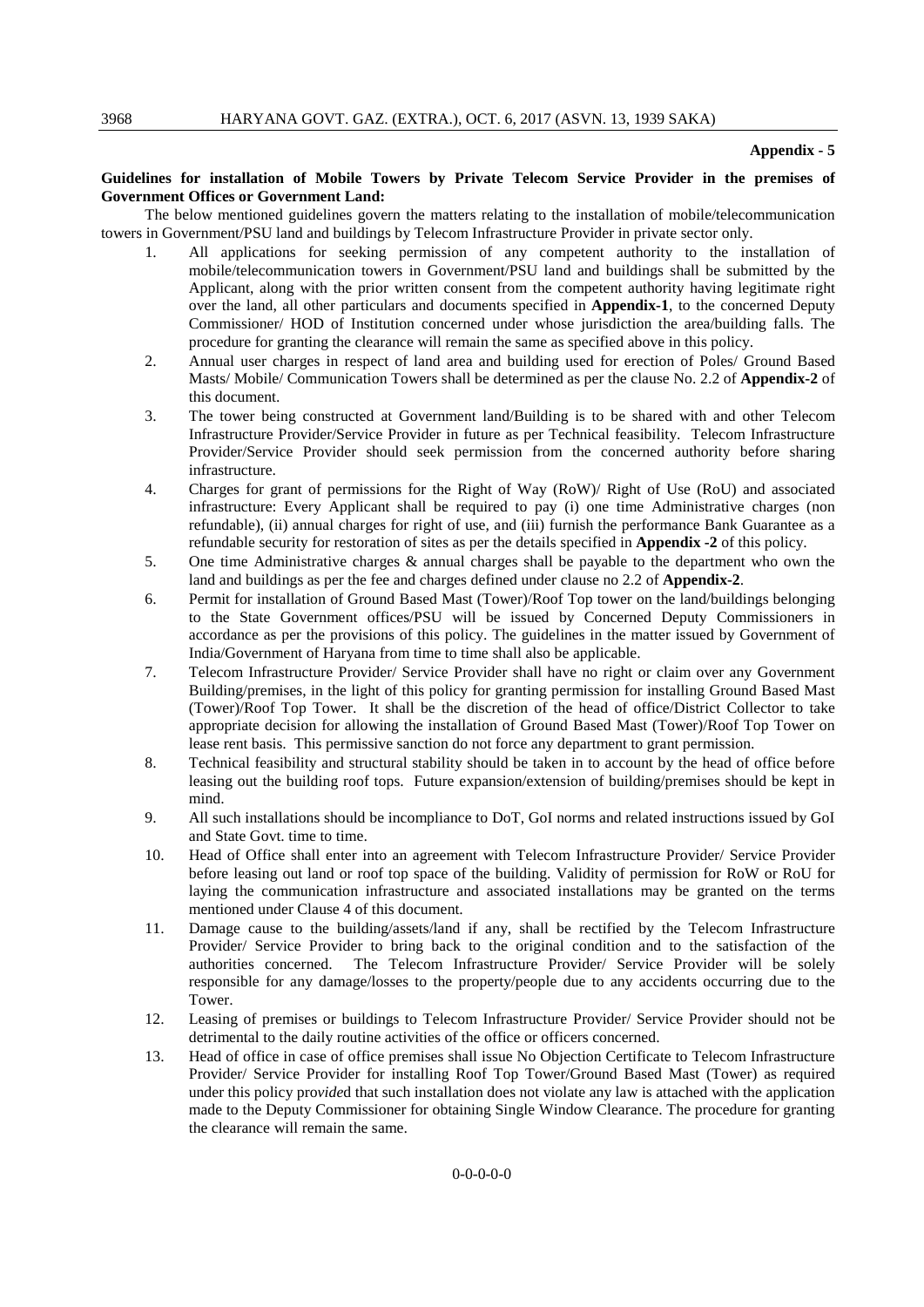# **Appendix – 6**

#### **Guidelines for installations of in-building solutions (IBS) in Government Buildings**

The in-building systems may be set-up in buildings to obtain good coverage and capacity to the mobile network inside the building by ensuring that the signals don't have to penetrate thick walls. The infrastructure required to be installed requires extensive wiring in building which could be internal or external based on the aesthetical requirement of the owner. This solution is beneficial to the mobile users as well as mobile operators as it reduces the load of the mobile towers and gives coverage to the mobile users. In this regard, following guidelines shall be followed.

- 1. Identification/ selection of Government buildings for in-building solution would be done by the concerned department and request for installing IBS can be communicated to the Telecom Service Provider who in-turn shall conduct a survey to see the possibility of installing IBS in the said premises/building.
- 2. The permission for setting such a facility would be given by the concerned Head of department of the building and issue enabling order to allow such installations. In view of requirement of exterior/ interior wiring for in-building solution, the line plan should be got approved by the maintenance agency for electrical services for the said building. The service provider would also look into the security considerations of the Government offices.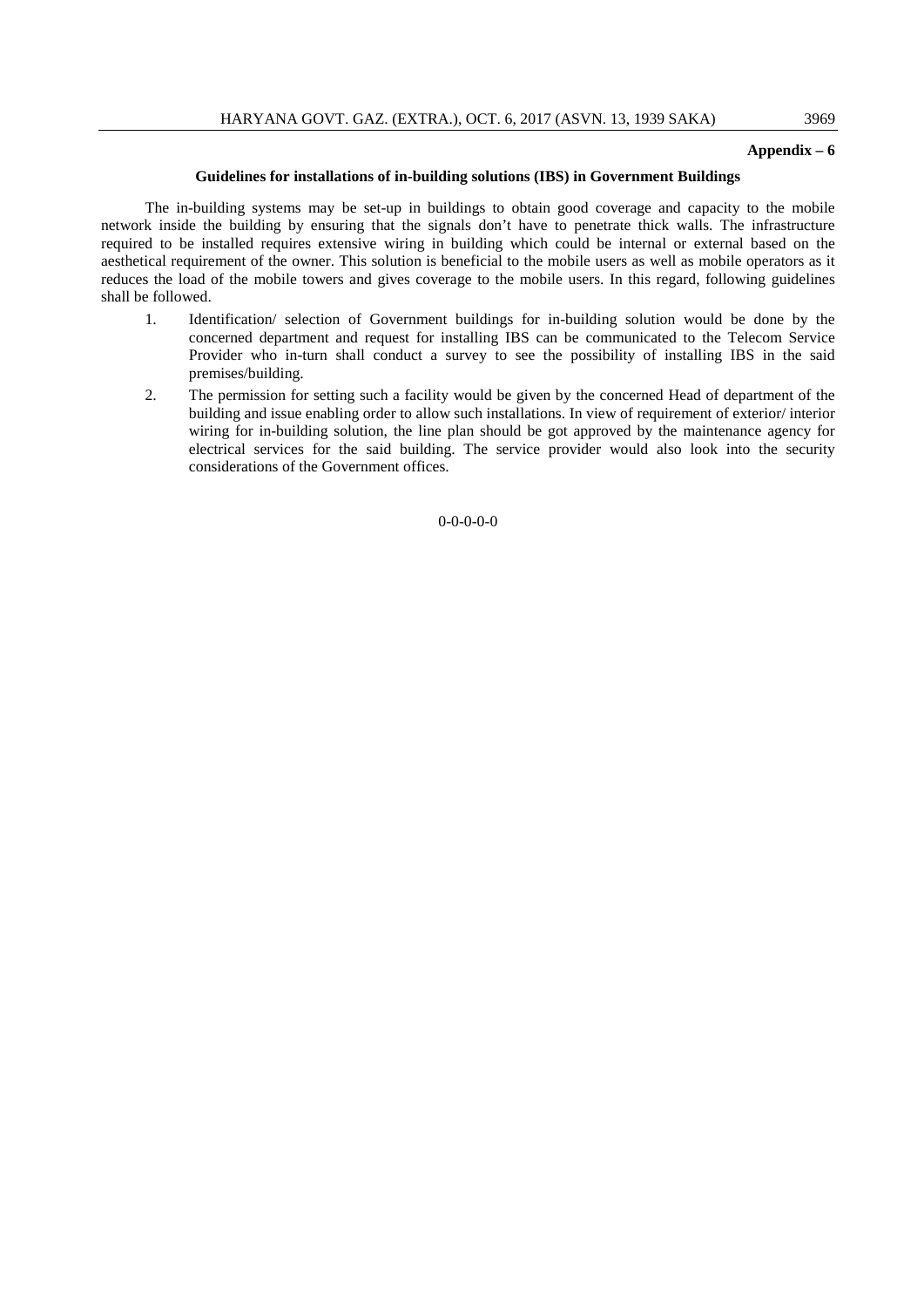# 3970 HARYANA GOVT. GAZ. (EXTRA.), OCT. 6, 2017 (ASVN. 13, 1939 SAKA)

#### **Appendix – 7**

# **Undertaking by the Applicant (To be printed on RS 20/- Stamp Paper)**

| We     |        | (Name of Telecom Infrastructure Provider), having its                                                                                                                                                                          |                          |  |
|--------|--------|--------------------------------------------------------------------------------------------------------------------------------------------------------------------------------------------------------------------------------|--------------------------|--|
| Circle | Office | at the contract of the contract of the contract of the contract of the contract of the contract of the contract of the contract of the contract of the contract of the contract of the contract of the contract of the contrac | and Registered Office at |  |
|        |        | intend to (laying underground Optical Fibre/Co-Axial                                                                                                                                                                           |                          |  |
|        |        | Cables, Erection of Poles for overhead communication cables, Installation of Dish Antennas, Erection of Ground                                                                                                                 |                          |  |
|        |        | Based Mast (GBM)/ Communication/ Mobile Tower) _________________________________                                                                                                                                               |                          |  |

(Address/ Location). We have moved an application dated \_\_\_\_\_\_\_\_\_\_\_\_\_\_\_\_\_\_\_\_\_ seeking permission from the competent authority. In this regard, we hereby undertake the following:

\_\_\_\_\_\_\_\_\_\_\_\_\_\_\_\_\_\_\_\_\_\_\_\_\_\_\_\_\_at \_\_\_\_\_\_\_\_\_\_\_\_\_\_\_\_\_\_\_\_\_\_\_\_\_\_\_\_\_\_\_\_\_\_\_\_\_\_\_\_\_\_\_\_\_\_\_\_\_\_\_\_\_\_\_\_\_\_\_\_\_

- 1 To pay all the applicable charges and the Performance Bank Guarantee, as specified in the Schedule of Charges **(Appendix-2)** to the agency according permission without any default;
- 2 To maintain the infrastructure facilities in good and safe condition at all times during the O&M period;
- 3 To execute an Agreement with the competent authority;
- 4 To re-lay/ re-align the communication network/ relocate the poles/dish antenna/ communication/ mobile tower/ ground based mast at its own cost in the event of requirement of the area for augmentation of public services e.g. widening of roads, pedestrian walkways, water supply and distribution network, sewage/ drainage network etc.);
- 5 To abide by the terms and conditions of grant of permission & adherence to the radiation norms as prescribed by the Department of Telecommunications, Government of India or the TRAI.

(Authorized Signatory)

Name of the Authorized Signatory Along with Company Seal

Date:

Place: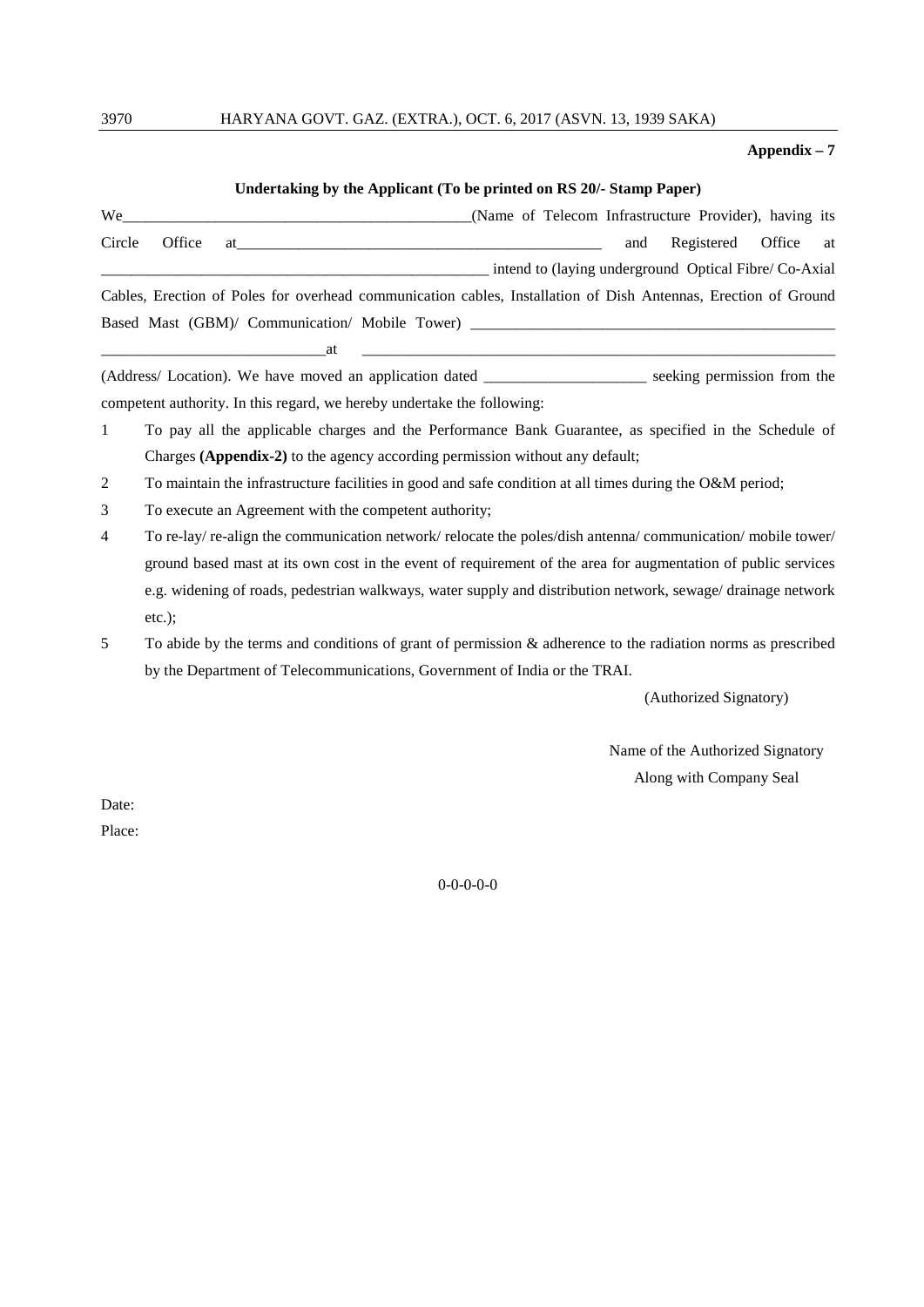# **FORM 1**

# **Application for permission/renewal of permission for installation of above ground Telegraph Infrastructure** To

The Deputy Commissioner

------------------------------- ----------------------------------

| A                 | Details of the applicant licensee                                              |                                           |
|-------------------|--------------------------------------------------------------------------------|-------------------------------------------|
| 1.                | License/Registration Details                                                   |                                           |
| 2.                | Name of Applicant                                                              |                                           |
| 3.                | <b>Registered Address</b>                                                      |                                           |
| 4.                | Haryana Circle office Address                                                  |                                           |
| 5.                | Name of authorized person                                                      |                                           |
| 6.                | Designation of the authorized person                                           |                                           |
| 7.                | Phone/Mobile No. of the authorized person                                      |                                           |
| 8.                | E-mail                                                                         |                                           |
| B                 | The nature of post/tower or other aboveground                                  |                                           |
|                   | contrivances proposed to be established                                        |                                           |
| $\mathbf C$       | The extent of land required (size and area in meters)                          |                                           |
| D                 | Details and location of the land and proposed site                             |                                           |
| 1.                | Plot No./Khasara No.                                                           |                                           |
| 2.                | Road/Street                                                                    |                                           |
| 3.                | Ward No. & name of colony                                                      |                                           |
| 4.                | City/Town or name of revenue village                                           |                                           |
| 5.                | Tehsil                                                                         |                                           |
| 6.                | District                                                                       |                                           |
| 7.                | Exact latitude and longitude of the proposed site                              |                                           |
| $\bf{E}$          | Details of building or structure of the proposed site                          |                                           |
| i.                | Name of building/structure                                                     |                                           |
| $\overline{ii}$ . | Height and stories of building                                                 |                                           |
| iii.              | Area of the building/structure                                                 |                                           |
| iv.               | Complete address of the building/structure                                     |                                           |
| V.                | District                                                                       |                                           |
| vi.               | Exact latitude and longitude of the proposed site                              |                                           |
| F                 | Name and address of the owner of the land or                                   |                                           |
|                   | building                                                                       |                                           |
| $\mathbf G$       | Name of the Zone under which this area is falling                              |                                           |
| H                 | <b>Details of the proposed Tower/Post</b>                                      |                                           |
|                   | (i) Height<br>(ii) Weight<br>(iii) Ground/Roof                                 | (iv) Pole/wall<br>No. of<br>Top<br>(v)    |
|                   | Tower                                                                          | mounted<br>antennae                       |
|                   |                                                                                |                                           |
|                   |                                                                                |                                           |
|                   | Whether proposed on an open plot/building<br>(vi)                              | The exact latitude and longitude<br>(vii) |
|                   |                                                                                | of the Tower/Post                         |
| T                 | Other related information                                                      |                                           |
| i.                | The mode of and the time duration for execution of the                         |                                           |
|                   | work                                                                           |                                           |
| ii.               | The inconvenience that is likely to be caused to the                           |                                           |
|                   | public and the specific measure to be taken to mitigate                        |                                           |
|                   | such inconvenience                                                             |                                           |
| iii.              | The measures proposed to be taken to ensure public                             |                                           |
|                   | safety during the execution of the work                                        |                                           |
| iv.               | The names and contact details of the employees of the                          |                                           |
|                   | licensee for the purpose of communication in regard to<br>the application made |                                           |
|                   | Any other matter relevant, in the opinion of the                               |                                           |
| v.                | licensee, connected with or relative to the work                               |                                           |
|                   | proposed to be undertaken                                                      |                                           |
|                   |                                                                                |                                           |

New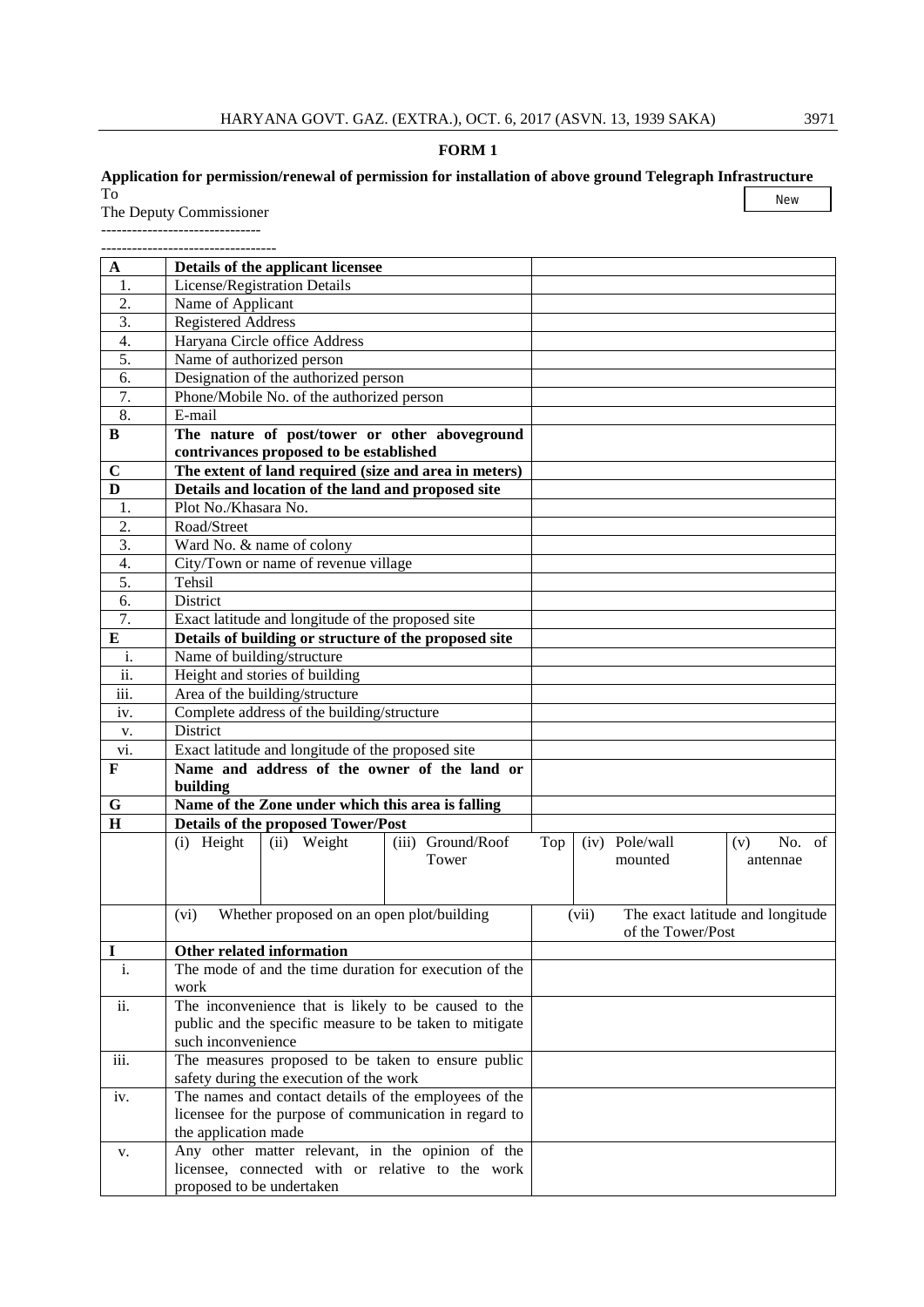| 37 I Z    | TIAN I AIVA OO V T. OAZ. (EATNA.), OCT. 0, 2017 (AS VIV. T.), 1757 SANA) |                           |
|-----------|--------------------------------------------------------------------------|---------------------------|
| vi.       | Any other matter specified by the DoT or State Govt. or                  |                           |
|           | the local body                                                           |                           |
| ${\bf J}$ | Details of fee and charges deposited                                     |                           |
| $\bf K$   | List of documents attached                                               | Whether attached (Yes/No) |
| (i)       | Copy of the license granted by the DoT                                   |                           |
| (ii)      | Location Plan $-$ (Scale 1:1000)                                         |                           |
| (iii)     | The detailed technical design and drawing of tower/post                  |                           |
|           | of other above ground telegraph structure including the                  |                           |
|           | specification of foundation. In case the tower/post etc.                 |                           |
|           | is in the vicinity or adjoining to high or low tension                   |                           |
|           | line, drawings showing its distance from the line                        |                           |
| (iv)      | Copy of structural stability certificate                                 |                           |
| (v)       | Copy of no objection certificate issued by the Fire                      |                           |
|           | Safety Department in case of high rise buildings where                   |                           |
|           | fire clearance is mandatory                                              |                           |
| (vi)      | Copy of SACFA clearance/copy of SACFA application                        |                           |
|           | for the said location submitted to WPC wing of DoT                       |                           |
|           | with registration number as WPC acknowledgement (to                      |                           |
|           | be submitted as soon as the location is finalized and                    |                           |
|           | tower is installed)                                                      |                           |
| (vii)     | Copy of clearance from State Environment & Forest                        |                           |
|           | Department, If applicable                                                |                           |
| (viii)    | Acknowledgement receipt issued by TERM Cell of the                       |                           |
|           | self certificate submitted by licensee (to be submitted                  |                           |
|           | within 30 days after radiating the tower)                                |                           |
| (ix)      | Copy of certificate issued by Automotive Research                        |                           |
|           | Association of India (ARAI) to the manufacturers of                      |                           |
|           | the DG sets (if installed)                                               |                           |
| (x)       | Ownership document of the building/site (Attested                        |                           |
| (xi)      | copy)<br>Attested copy of lease<br>agreement deed/consent                |                           |
|           | agreement deed                                                           |                           |
| (xii)     | Copy of relevant<br>license/infrastructure<br>provider                   |                           |
|           | registration certificate issued from DoT Govt. of India                  |                           |
| (xiii)    | Copy of no objection certificate (NOC) from building                     |                           |
|           | owner/entities having roof top rights or roof top tenants                |                           |
| (xiv)     | Prior written consent from the authority having                          |                           |
|           | legitimate right over the land/premises belonging to                     |                           |
|           | State Government/PSUs, if applicable                                     |                           |
| (xv)      | Undertaking as per Appendix 7                                            |                           |
| (xvi)     | Any other document                                                       |                           |

 $3072$  HARYANA GOVT. GAZ. (EVTRA.), OCT. 6, 2017 (ASVN. 12, 1020 SAVA)

# **Declaration**

- 1. I hereby declare that I have carefully read the policy. I fully comply with the terms and conditions therein,
- 2. I understand that this application, if found incomplete in any respect and/or if found with conditional compliance or not accompanied with the onetime administrative fee, shall be summarily rejected.
- 3. I understand that onetime administrative fee is non-refundable irrespective of whether or not the permission is granted to me.
- 4. I declare that if at any time any averments made or information furnished by me is found incorrect or false, my application shall be liable to be rejected and any permission granted on the basis of such information/documents shall be liable to be cancelled/rejected.

Date Signatures and name of the authorized Place signatory with seal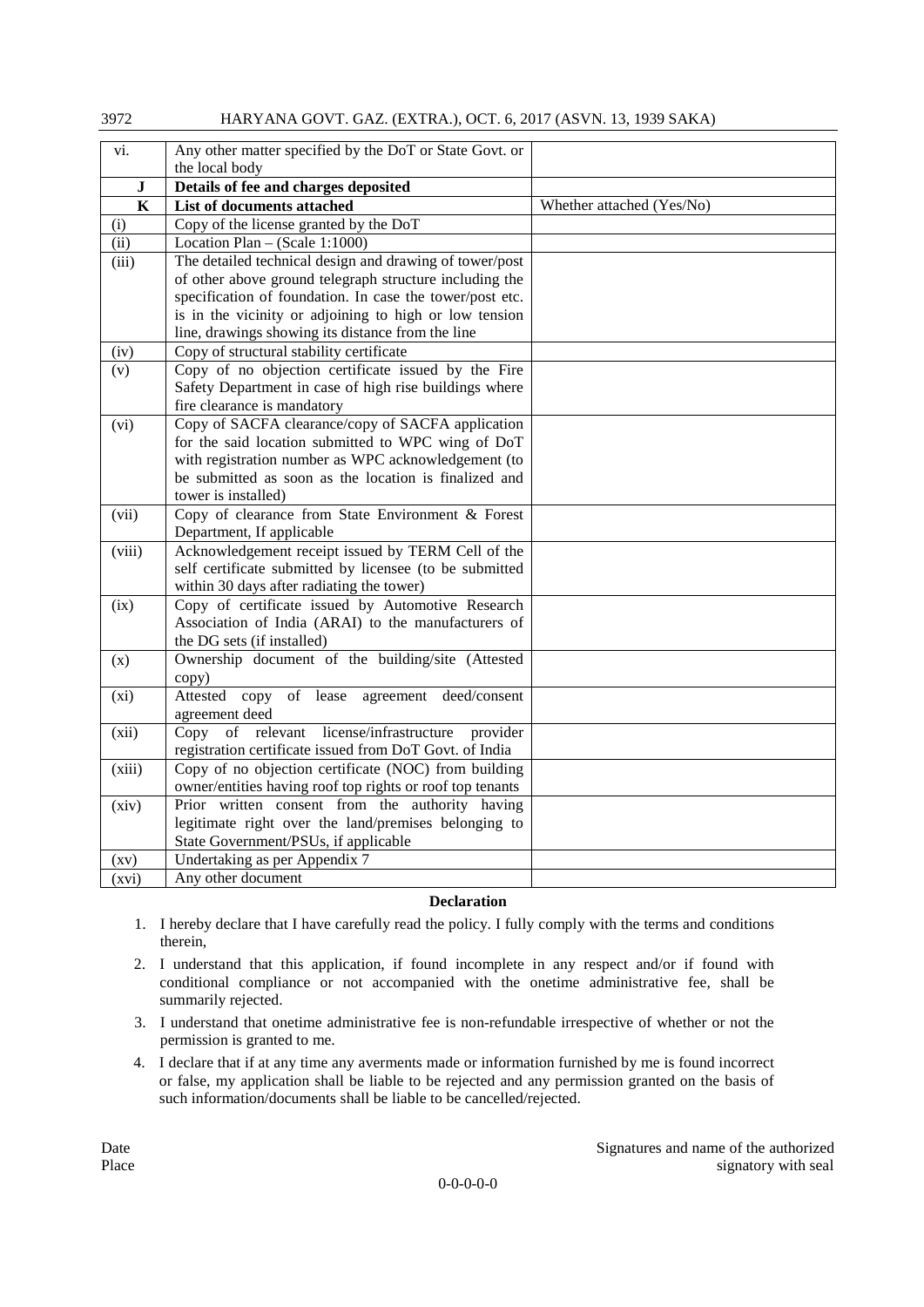# **FORM 2**

#### **Application for permission/renewal of permission for laying/establishment of underground Telegraph Infrastructure/OFC or taking fibre to Home** New

To

#### The Deputy Commissioner

---------------------------------

----------------------------------

| A                       | Details of the applicant licensee                                                                            |                           |
|-------------------------|--------------------------------------------------------------------------------------------------------------|---------------------------|
| 1.                      | License/Registration Certificate Details                                                                     |                           |
| 2.                      | Name of Applicant                                                                                            |                           |
| 3.                      | <b>Registered Address</b>                                                                                    |                           |
| 4.                      | Haryana Circle Office Address                                                                                |                           |
| 5.                      | Name of authorized person                                                                                    |                           |
| 6.                      | Designation of the authorized person                                                                         |                           |
| 7.                      | Phone/Mobile No. of the authorized person                                                                    |                           |
| 8.                      | E-mail                                                                                                       |                           |
| B                       | Details of the proposed work to be laid                                                                      |                           |
| 1.                      | Length etc. of the proposed work                                                                             |                           |
| 2.                      | Route planned for the proposed work                                                                          |                           |
| 3.                      | Nature of the proposed work                                                                                  |                           |
| 4.                      | Methodology for execution of the proposed work                                                               |                           |
| 5.                      | Location details including ward No. colony etc.                                                              |                           |
| 6.                      | City/Town/Village & Tehsil                                                                                   |                           |
| $\overline{7}$ .        | District                                                                                                     |                           |
| $\bf{8}$                | Zone under which this area is falling                                                                        |                           |
| $\overline{\mathbf{C}}$ | Details of fee and charges deposited                                                                         |                           |
| $\bf{D}$                | Details of Performance Bank Guarantee to be given                                                            |                           |
|                         | as per para 2.3 of Appendix 2                                                                                |                           |
| E                       | List of documents attached                                                                                   | Whether attached (yes/No) |
| i.                      | A copy of relevant license/infrastructure provider                                                           |                           |
|                         | registration certificate granted by the DoT                                                                  |                           |
| ii.                     | Detail of the location of map showing the proposed                                                           |                           |
|                         | underground<br>ground<br><b>or</b><br>over<br>OFC/telegraph                                                  |                           |
|                         | infrastructure including route planned, exact latitude and                                                   |                           |
|                         | longitude, nature of land                                                                                    |                           |
| $\overline{iii}$        | The copy of consent of the owner of land/building                                                            |                           |
|                         | where the OFC/telegraph infrastructure proposed to be                                                        |                           |
|                         | laid                                                                                                         |                           |
| iv                      | The detailed technical design and drawings of the post                                                       |                           |
|                         | or other above ground contrivances (in case of over                                                          |                           |
|                         | ground cabling)                                                                                              |                           |
| V                       | For Forest/Protected areas, the copy of clearance from                                                       |                           |
|                         | State Environment & Forest Department, If applicable                                                         |                           |
| V1                      | <b>Appendix 7</b>                                                                                            |                           |
| F                       | Other information for proposed work                                                                          |                           |
| $\mathbf{i}$            | The details of land or building or structures where the                                                      |                           |
| $\mathbf{ii}$           | laying of OFC/telegraph infrastructure is proposed<br>The mode of and the time duration for execution of the |                           |
|                         | work                                                                                                         |                           |
| $\overline{\text{iii}}$ | The time of the day when the work is expected to be                                                          |                           |
|                         |                                                                                                              |                           |
|                         | done in case the applicant expects the work to be done<br>during specific time of the day                    |                           |
| iv                      | The inconvenience that is likely to be caused to the                                                         |                           |
|                         | public and the specific measures proposed to be taken to                                                     |                           |
|                         | mitigate such inconvenience                                                                                  |                           |
|                         |                                                                                                              |                           |